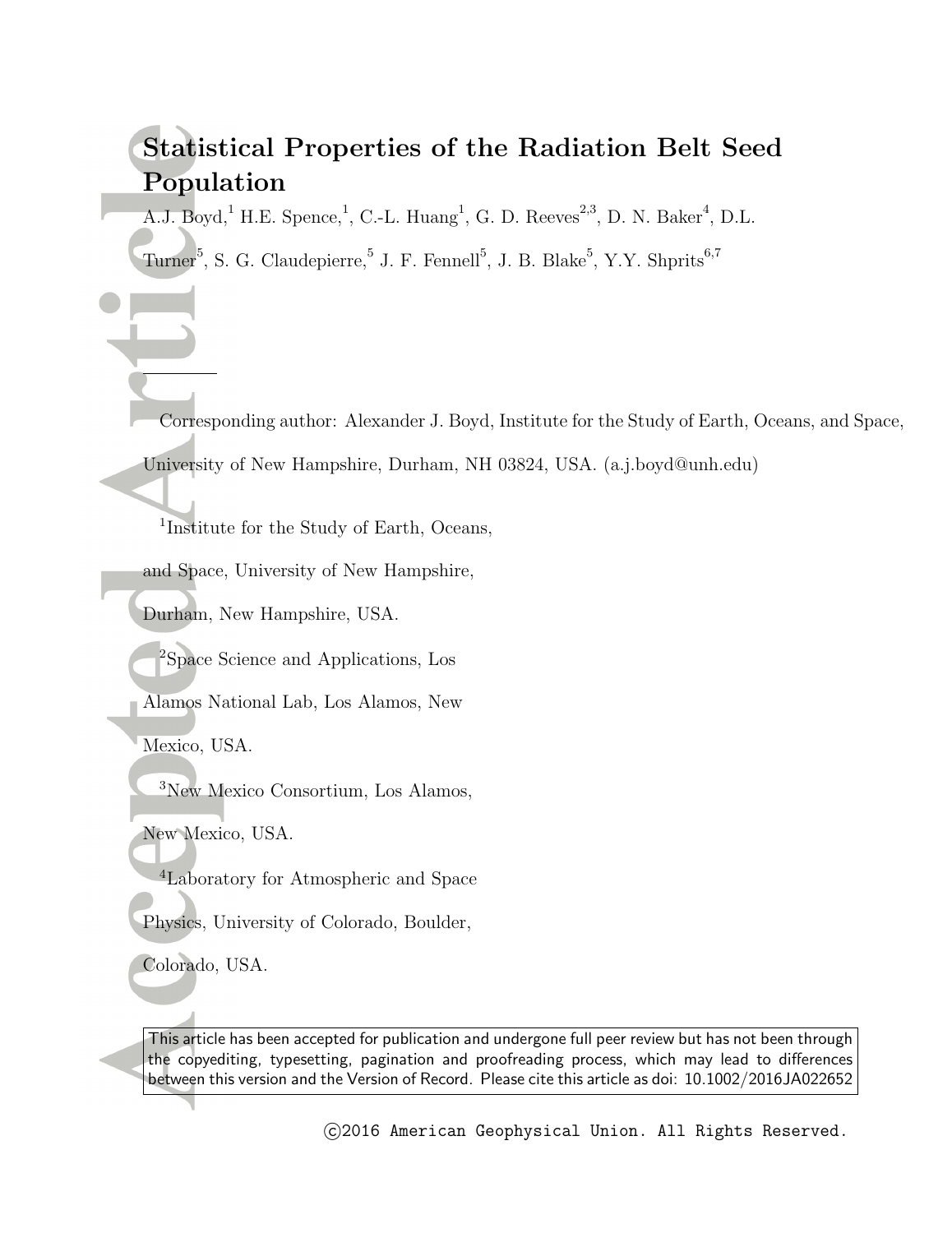Abstract. We present a statistical analysis of phase space density data from the first 26 months of the Van Allen Probes mission. In particular we investigate the relationship between the 10s-100s keV seed electrons and *>*1 MeV core radiation belt electron population. Using a cross correlation analysis, we find that the seed and core populations are well correlated with a coefficient of  $\approx 0.73$  with a time lag of 10-15 hours. We present evidence of a seed population threshold that is necessary for subsequent acceleration. The depth of penetration of the seed population determines the inner boundary of the acceleration process. However, we show that an enhanced seed population alone is not enough to produce acceleration in the higher energies, implying that the seed population of 100s of keV electrons is only one of several conditions required for MeV electron radiation belt acceleration.

<sup>5</sup>Space Sciences Department, The Aerospace Corporation, El Segundo, California, USA. <sup>6</sup>Department of Earth, Planetary, and Space Sciences, University of California, Los Angeles, California, USA.

<sup>7</sup>Massachusetts Institute of Technology, Cambridge, Massachusetts, USA.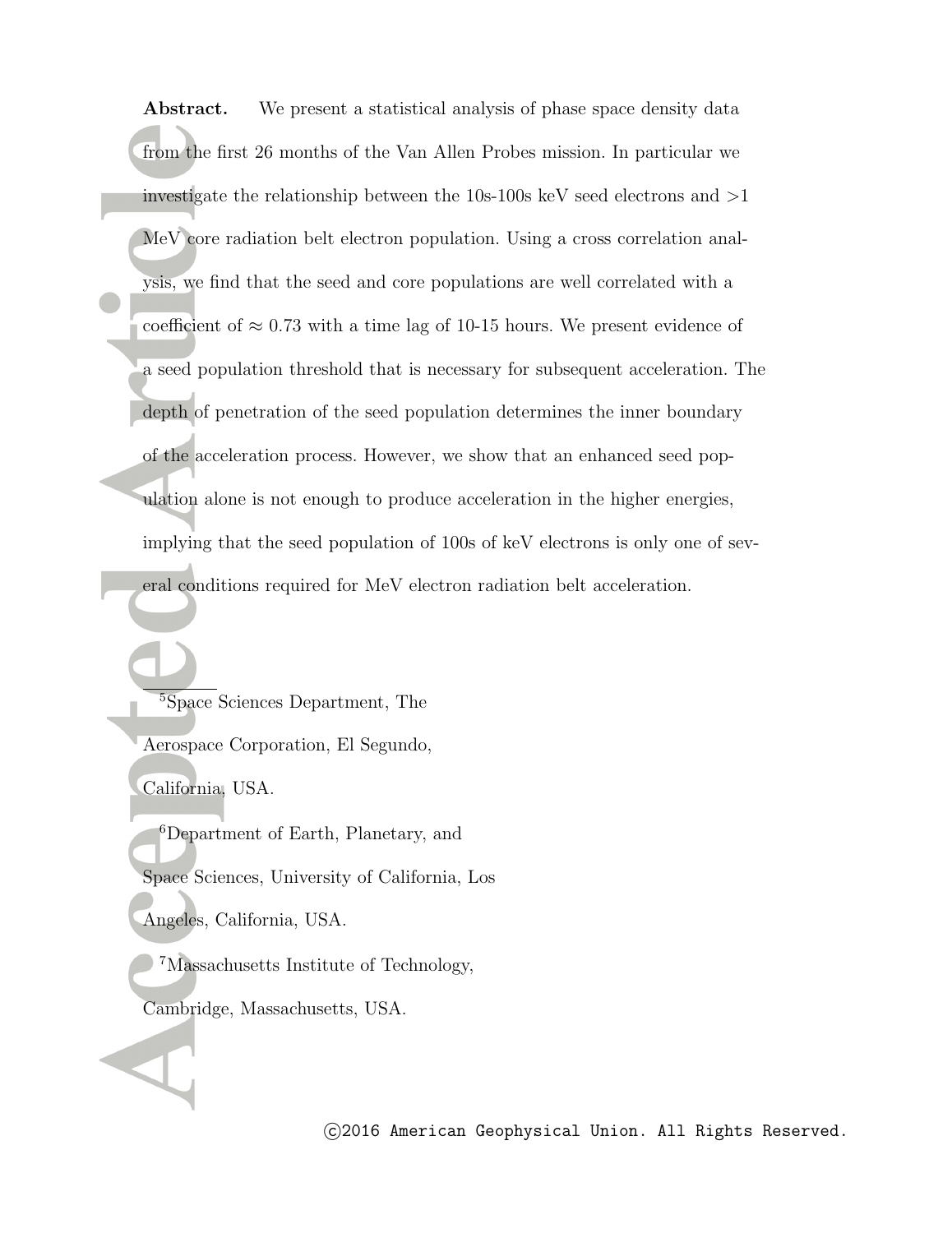## **1. Introduction**

The Earth's Van Allen radiation belts are some of the most dynamic regions in the inner magnetosphere. Understanding radiation belt dynamics is particularly important because the radiation belts contain high energy (*>*1 MeV) 'killer' electrons which are capable of severely damaging satellites [*Baker* , 2002]. *Reeves et al.* [2003] showed that the response of the radiation belt varies greatly for different geomagnetic storms. The response of the belts to an individual event depends on the balance of source and loss processes [e.g *Reeves et al.*, 2003; *Turner et al.*, 2014]. These source processes fall into two broad categories: 1) radial transport and 2) local acceleration. Radial transport involves moving particles from larger L into the inner magnetosphere. Through conservation of the first invariant, the particles are accelerated as they move inward. This process can also be enhanced by interaction with Ultra Low Frequency (ULF) waves [*Rostoker et al.*, 1998; *O'Brien et al.*, 2001; *Mann et al.*, 2004; *Shprits et al.*, 2008a]. The other process, local acceleration, has been shown to produce large, rapid enhancements in the radiation belts is local acceleration [e.g. *Reeves et al.*, 2013; *Baker et al.*, 2014a]. In particular, waveparticle interactions with VLF chorus waves have been shown to be particularly effective in accelerating electrons up to radiation belt energies [*Horne and Thorne*, 1998; *Summers et al.*, 2002; *Horne et al.*, 2005; *Thorne et al.*, 2005; *Summers et al.*, 2007]. While much of the focus in the acceleration process is on the high energy (*>*0.5 MeV) core electron population, the lower energy seed and source populations (defined below) interact with these waves and play key roles in the acceleration process.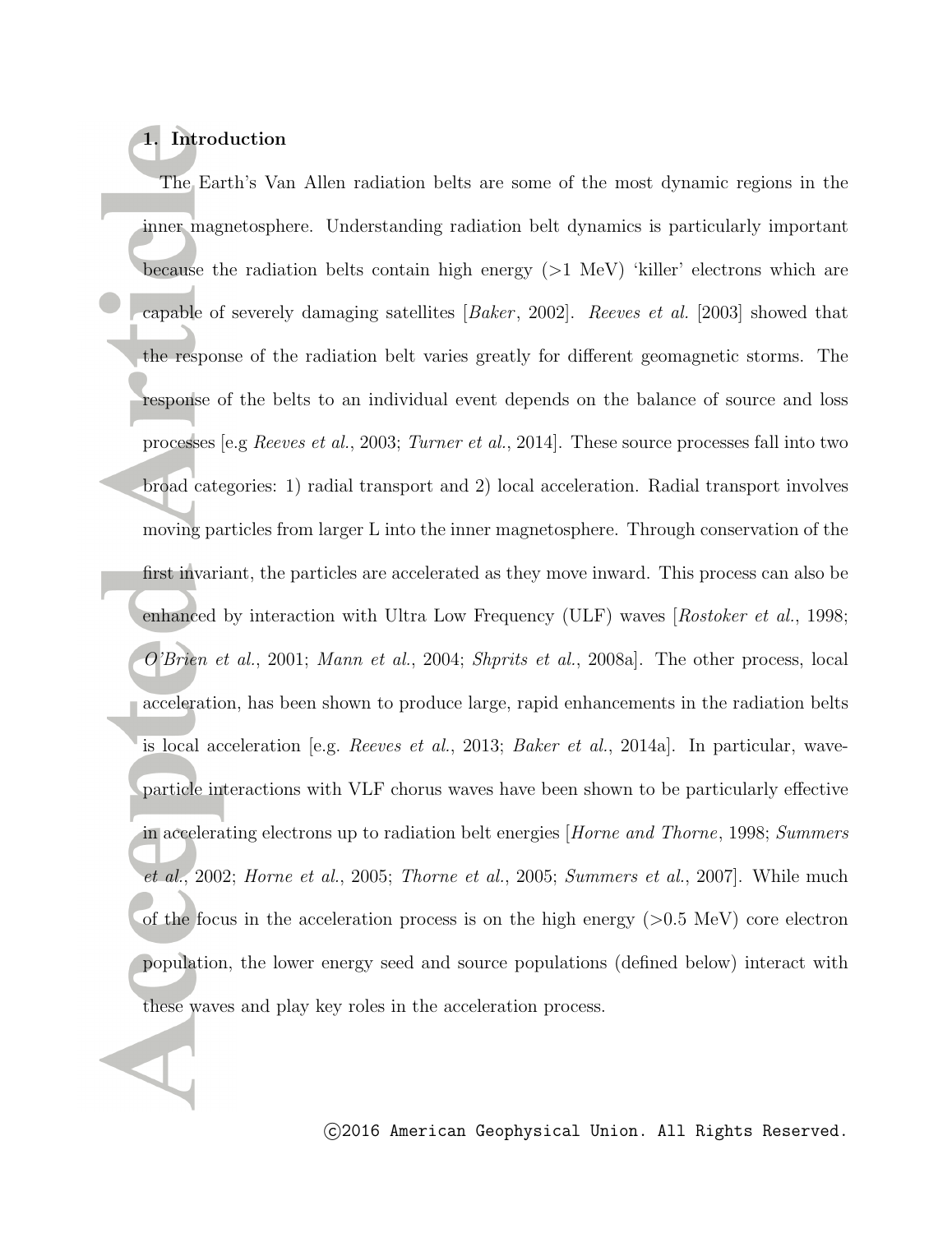The local acceleration process begins with the source population. These few-10s keV electrons, which are brought into the inner magnetosphere by substorm injections and enhanced global convection are capable of producing waves such as whistler-mode chorus [*Thorne et al.*, 2013]. These substorm injections also carry the 10s-100s keV seed electrons. These particles are able to be accelerated by the waves up to the relativistic energies seen in the radiation belt [*Baker et al.*, 1998]. This process, and the importance of the seed population has been both modeled and observed for several major enhancement events [e.g. *Thorne et al.*, 2013; *Li et al.*, 2014; *Tu et al.*, 2014; *Shprits et al.*, 2008b]. In addition, *Jaynes et al.* [2015] has shown that when either the seed and source population are absent, acceleration in the outer belt shuts down, despite otherwise favorable solar wind conditions.

While it is clear that the seed population is important to radiation belt acceleration, the exact relationship between the seed and core populations is less clear. *Li et al.* [2005] and *Turner and Li* [2008] analyzed daily-averaged fluxes at geosynchronous orbit over a five year-time period. They found that when a time lag was applied, the 10s-100s keV population fluxes were well correlated with the *>*1 MeV electron fluxes. However, since these observations were at geosynchronous orbit, they were not able to see the acceleration process itself, as it was happening in the heart of the radiation belt. In this study, we examine both the seed and core populations inside of the radiation belt over a long time period to see exactly how these two populations interact to produce radiation belt acceleration.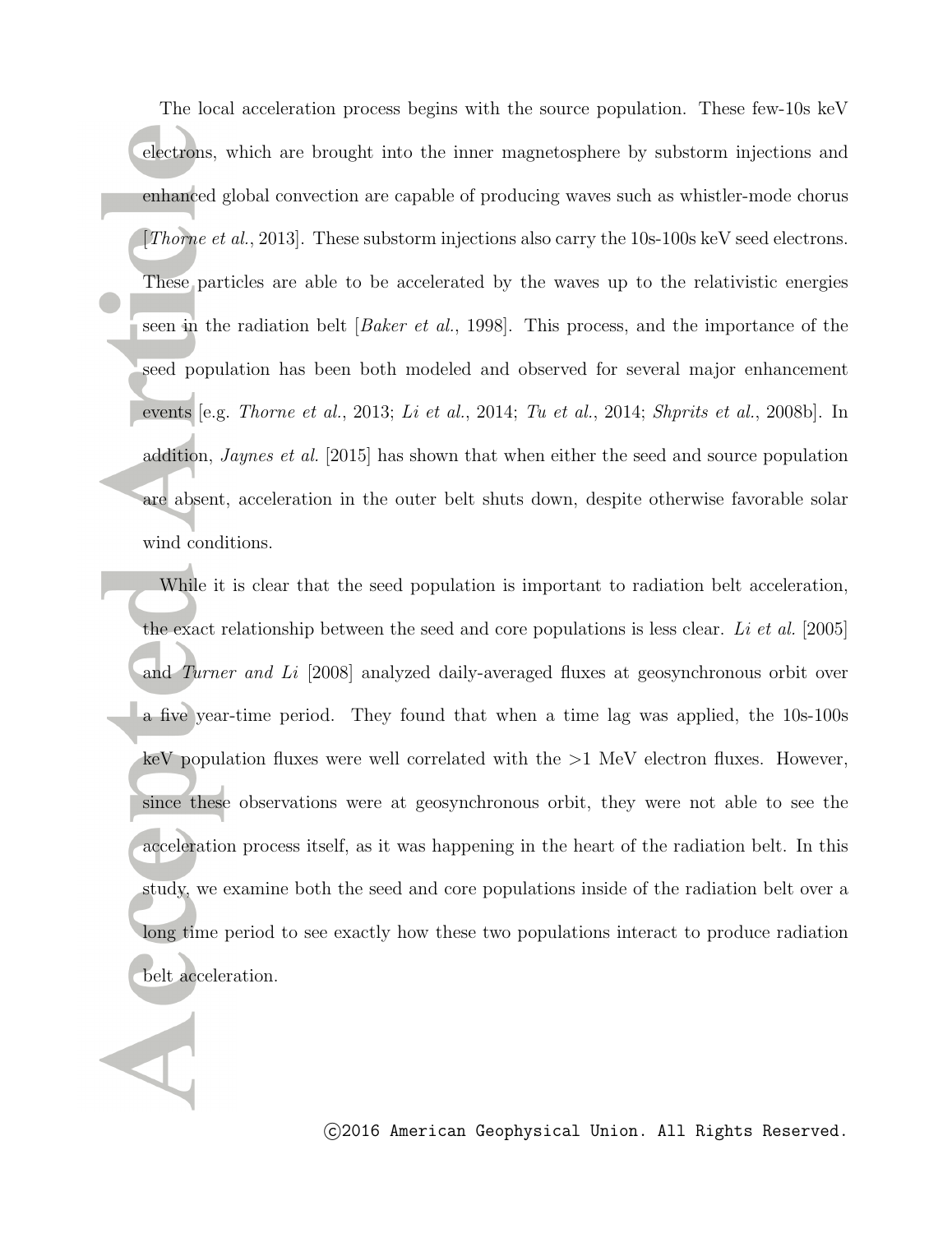#### **2. Data**

The dual Van Allen Probes spacecraft were launched on August 30, 2012 with a comprehensive suite of instruments to study the fields, waves and particles within Earth's radiation belts [*Mauk et al.*, 2014]. For this study we used data from the Relativistic Electron Proton Telescope (REPT) [*Baker et al.*, 2014b], which measures high energy ( 1- 20 MeV) electrons, and the Magnetic Electron-Ion Spectrometer (MagEIS) [*Blake et al.*, 2014] which measures low and medium energy ( $\sim$ 20-4000 keV) energetic electrons. Both of these instruments are part of the Energetic Particle, Composition, and Thermal (ECT) plasma instrument suite [*Spence et al.*, 2013]. These particle measurements, together with the magnetic field measurements from the Electric and Magnetic Field Instrument Suite and Integrated Science (EMFISIS) [*Kletzing et al.*, 2013] were used to calculate phase space density (PSD) for the Van Allen Probes mission from launch through the end of 2014.

To calculate the PSD, we followed the method laid out in *Boyd et al.* [2014]. Pitch angle resolved fluxes from MagEIS and REPT along with the magnetic field data from EMFISIS were used to calculate PSD as a function of the three adiabatic invariants  $\mu$ , K and L\*. *Tsyganenko and Sitnov* [2005] was used as the global magnetic field model for these calculations. Using the phase space density at fixed 2nd and 3rd invariant, we focused on how phase space density evolved as a function of 1st invariant  $\mu$ . In particular, we investigated three distinct electron populations at different values. These populations are the seed population, which we define to be  $\mu \approx 150 \text{ MeV/G } (\sim 200 \text{ keV at L*} = 5);$ the core population ( $\mu \approx 1000 \text{ MeV/G}$ ; ~1 MeV at L<sup>\*</sup>=5); and the ultra-relativistic population ( $\mu \approx 4000 \text{ MeV/G}$ ; ~2.5 MeV at L<sup>\*</sup>=5).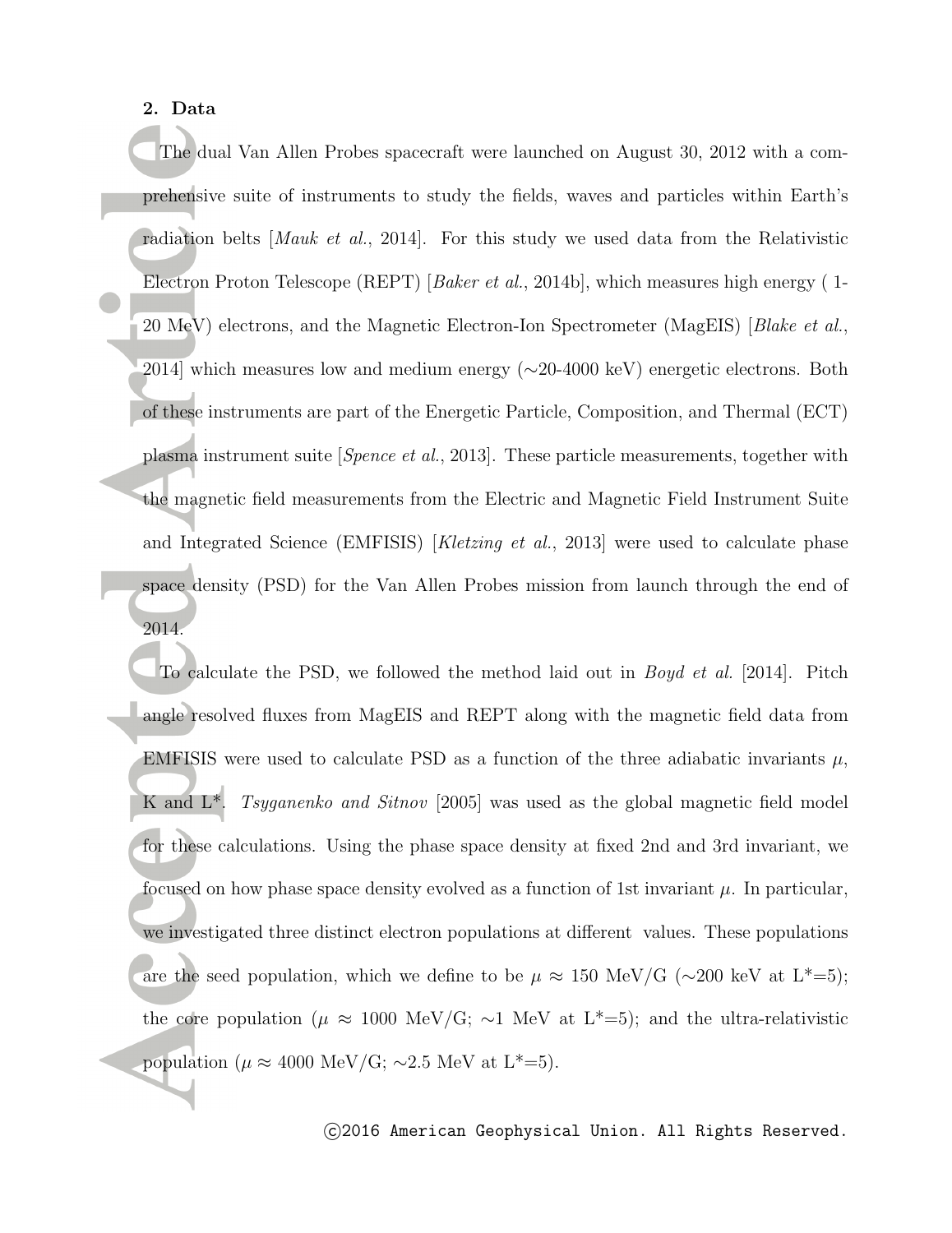Our goal of this study was to use these data-sets to investigate two questions: 1) What correlations exist between these populations and what are the relevant acceleration timescales? and 2) What conditions in the seed population lead to enhancements in the core and ultra-relativistic populations?

#### **3. Correlations and Timing**

To investigate their correlations, we examined the phase space density of the seed, core and ultra-relativistic populations for a period of 26 months between October 2012 and December 2014. These observations are shown in Figure 1. For this time period, we restricted our attention to those particles that are mirroring relatively close to the magnetic equator(K=0.11  $R_E G^{1/2}$ ) and well into the outer radiation belt (L<sup>\*</sup> = 5). Figure 1 illustrates that each of these populations behave very differently and have different characteristic timescales. The seed population varies rapidly, with sharp increases on the timescale of hours. The core population varies less dynamically and follows a pattern of rapid increases followed by slow decay. The ultra-relativistic population follows a similar pattern to the core population, possessing even less dynamism. Despite these differences, there are many events, such as the 8-9 October 2012 event and the 17 March 2013 event, which elicit a coordinated response in all three of the populations, demonstrating that these populations are sometimes strongly correlated.

To understand these connections, we next quantify the properties of such events. Since the seed population is believed to play a key role in the acceleration process, we focused on enhancement events in the core  $(\mu = 1000 \text{ MeV/G})$  electrons. Similar to *Reeves et al.* [2003], we required enhancement events to meet the following criteria:

1. The core population must increase by at least a factor of 2.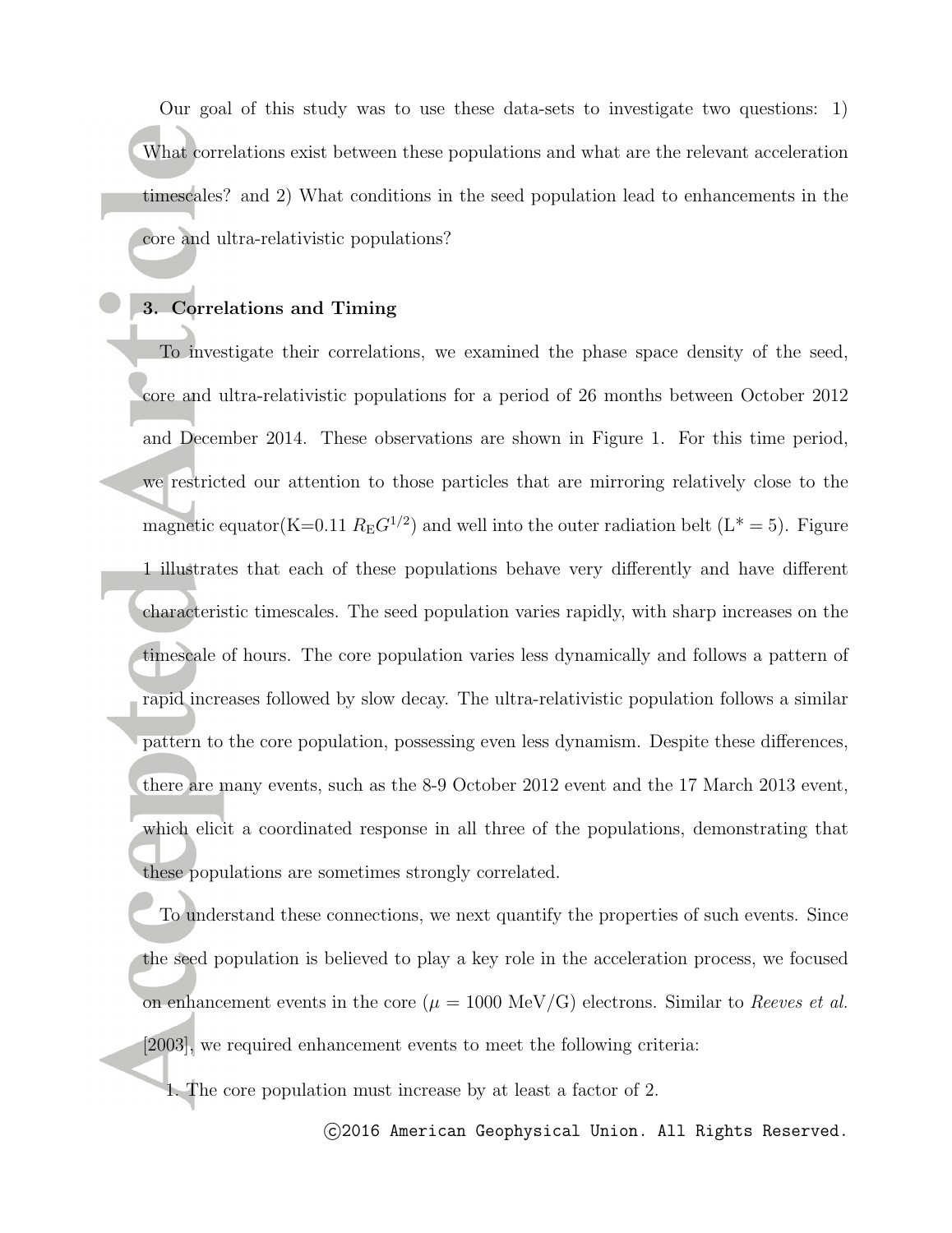2. The enhancement must be isolated, with no other events within *±*48 hours.

3. There must be no data gaps of more than 10 hours during the event.

Implementing these criteria with second invariant K=0.11  $R_{\rm E}G^{1/2}$  and L<sup>\*</sup> = 5 gave 34 enhancement events over the 26-month period. These K and  $L^*$  values were chosen since they represent the smallest K value continuously observed by the Van Allen Probes and the typical L\* where the peak fluxes are observed. Although we did not place a requirement on of any geomagnetic indices, the events represent an equal mixture of quiet periods and storm-times, with 17 of the 34 events having a minimum Dst  $\geq$  -40nT. In addition, all 34 of the events are associated with an elevated Auroral Electrojet (AE) index. Table 1 shows a summary of these events, and they are marked with gray triangles in Figure 1.

Our first goal was to investigate the correlation between the different electron populations. Following *Li et al.* [2005] and *Turner and Li* [2008], we implemented the technique of cross correlations. Since the observations of the Van Allen Probes at fixed L\* are non-uniform in time, we interpolate between measurements to get a uniform set of observations. Then, for a number of  $\mu$  value steps between 200 and 3000 MeV/G, we calculated the linear correlation coefficient between that population and the 150 MeV/G seed population. We then applied a series of time lags between -2 and -48 hours to the seed population and repeated the calculation of the correlation coefficient. For each  $\mu$  value, we recorded the time lag that gave the maximum correlation coefficient. Time-lags as a function of  $\mu$  for three L<sup>\*</sup> values, calculated using all 26 months of data, are shown in Panel A of Figure 2. Similarly, Panel B shows the correlation coefficient as a function of  $\mu$ , calculated using the full dataset. Panels C and D show similar results using only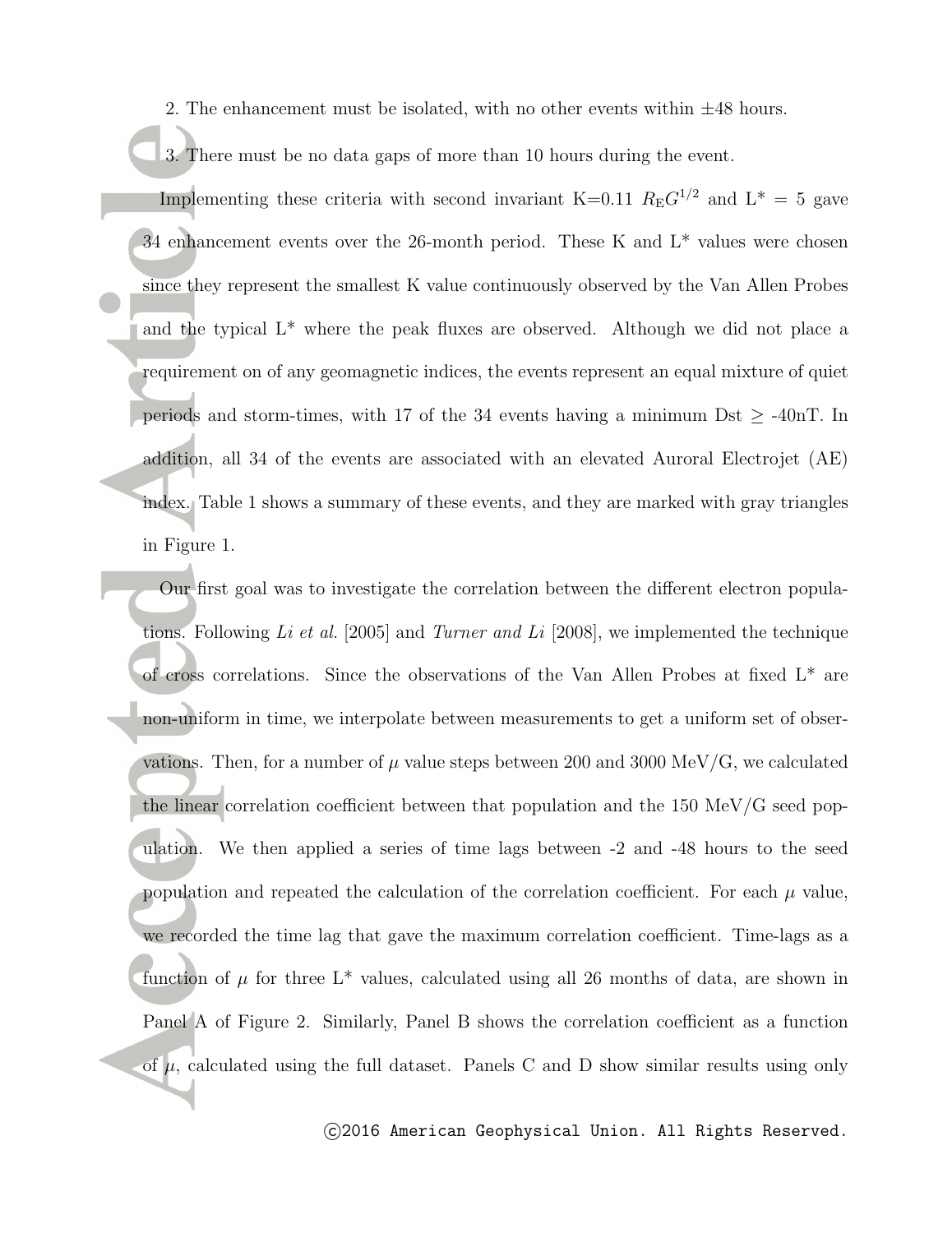data for the 5 days leading up to the maximum core phase space density for each of the 34 enhancement events. Data for  $L^*=5.5$  is not shown for the active times, as the  $L^*$  of Van Allen Probes apogee is often less than 5.5 for periods of strong geomagnetic activity. The shaded regions in panels A and C represent the range of time-lags at  $L^*=5$  where the correlation coefficient was within 1% of the maximum value. For the purposes of this study, we only consider the correlation to be significant if  $R \geq 0.7$ . The lines in panels A and C are dashed when the maximum correlation coefficient goes below this threshold.

As shown in Figure 2, the core population has its maximum correlation at 10-15 hours with a correlation coefficient between 0.7 and 0.8. These results are consistent between  $L^* = 4.5$  and  $L^* = 5.5$ , with marginally highest correlations at  $L^* = 5$ . The value of the coefficient is similar for the active times, but the maximum correlation time-lag is much shorter, with a maximum between 0-13 hours. These results agree with the findings of *Turner and Li* [2008], who performed a similar study using fluxes at geostationary orbit. For similar energies, *Turner and Li* [2008] found a similar correlation coefficient (0.8) and a larger time-lag (between -17 and -34 hours).

As shown in panels A and C, this correlation is only significant up to *≈*800-1000 MeV/G. This indicates that while the seed population is well correlated with the core population not directly connected to the ultra relativistic population. However, when performing a similar analysis with respect to the 1000 MeV/G core population, we found that the core and ultra-relativistic populations were very well correlated, with R *>*0.8 up to 5000 MeV/G. These results are consistent with the stepwise acceleration processes described in *Boyd et al.* [2014], where the seed population is accelerated up to 1 MeV and then subsequent acceleration brings that population up to multi-MeV energies.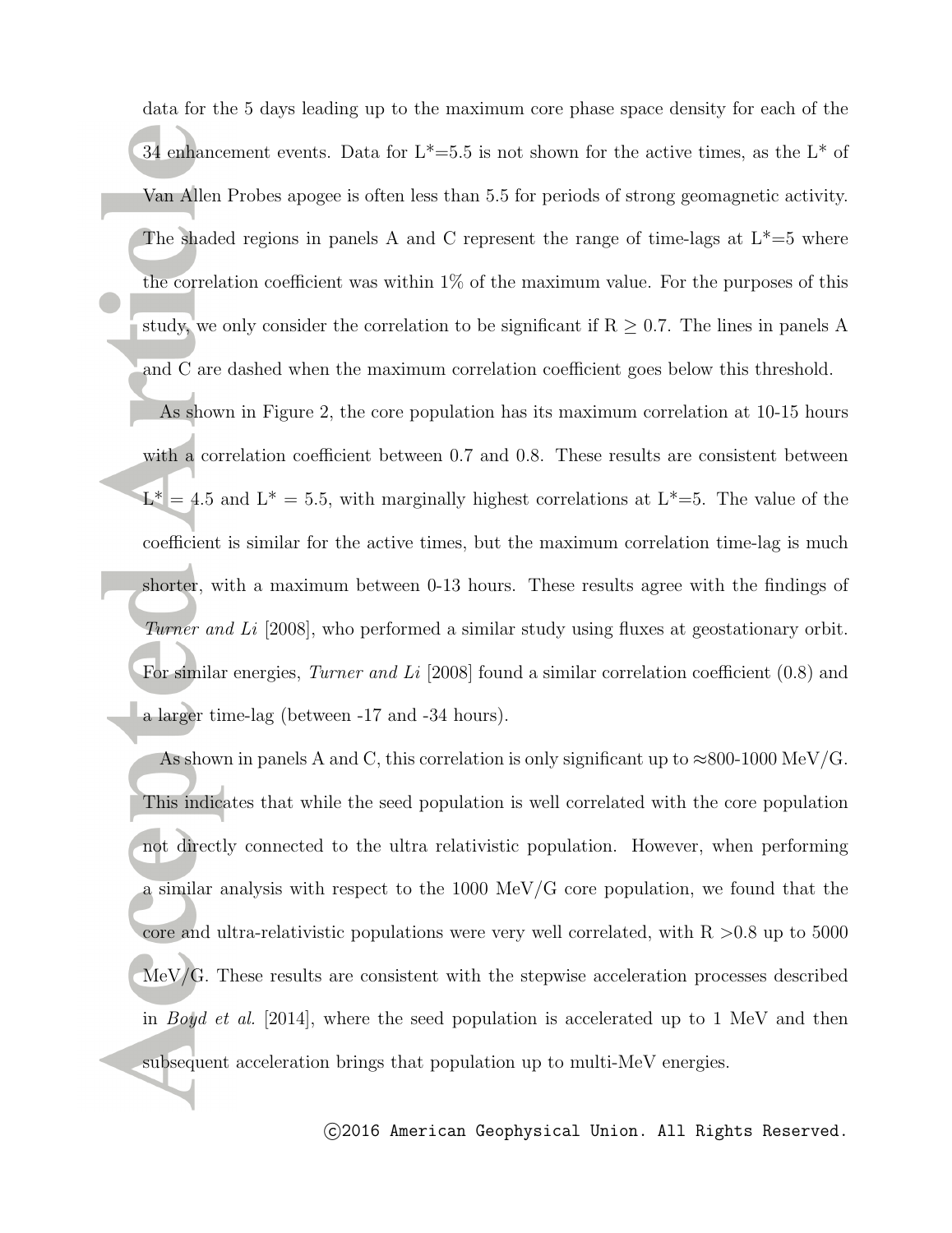The correlation coefficients shown in Figure 2 give the average timing for all of the events, but the timing for individual events can vary greatly. Figure 3 shows the distribution of time lags for each of the enhancement events that meet the criteria described above for  $\mu = 1000 \text{ MeV/G}$  and  $\mu = 4000 \text{ MeV/G}$ . For the core population, in the majority of the events the maximum seed population PSD occurs *<*20 hours before the core, but there are several events with much longer timescales (*>*25 hours). Similarly, for the ultra-relativistic population, the maximum seed population occurs 25-35 hours earlier, but several of the events have much shorter or longer timescales. As shown in both panels, for all of the events, the seed population enhancement preceded the enhancement at higher energies.

#### **4. Superposed Epoch Analysis**

Our next focus was to investigate the seed population conditions that lead to radiation belt acceleration. Therefore, we needed to know what the seed population conditions were for each of the core enhancement events. We used superposed epoch analysis to investigate this. For each event, we used the L\* where the largest enhancement was observed. As shown in Table 1, for more than half (18) of the events, this was at or near the Van Allen Probes apogee  $(L^* > 5.25)$ , but several of the events featured enhancements inside of  $L^*$ = 5. As shown in *Schiller et al.* [2014], PSD peaks are often found beyond the Van Allen Probes apogee. Therefore, while 7 of the events showed clear evidence of PSD peaks at low  $L^*$ , it is possible more of the events had a peak at higher  $L^*$ . The  $t=0$  epoch time was defined to be at the maximum core population PSD for each event.

The results of this analysis are shown in Figure 4. The three panels show the ultrarelativistic, core and seed population PSDs respectively. In all panels, the median (thick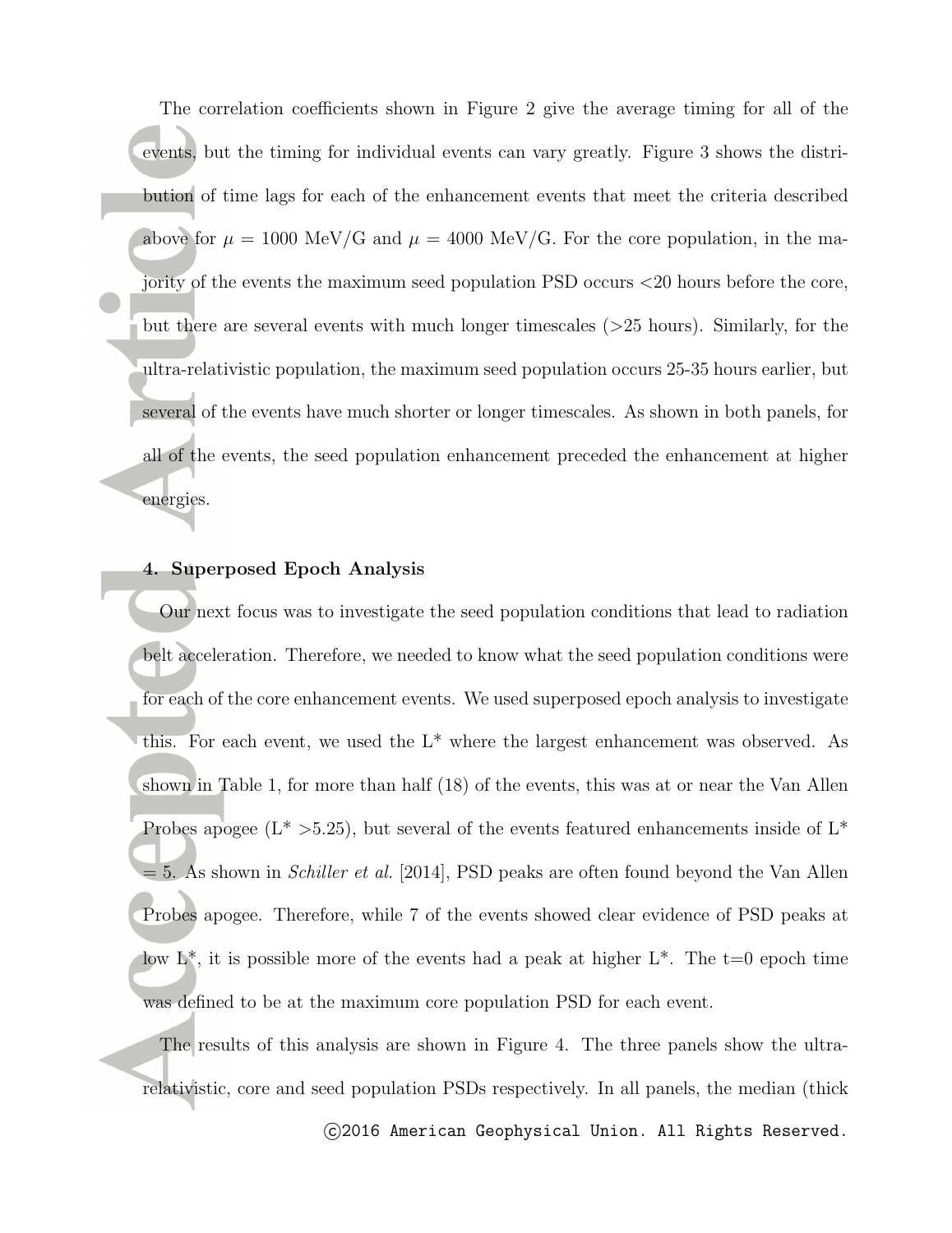line) and the upper and lower quartiles are shown. The sequence of the acceleration process is shown clearly in Figure 4, with the seed population reaching its maximum first  $(t=0.5-0.0)$ , followed by the core population  $(t=0)$ , and ultimately the ultra-relativistic population  $(t=1)$ .

The initial conditions (difference between the upper and lower quartile values) for all three of the populations vary by about an order of magnitude. The final values for the core and ultra-relativistic populations vary by roughly the same amount. However, this is not the case for the seed population. All of the events end up with nearly the same number of seed electrons (to within a factor of 5). This is despite the fact that the initial conditions of the seed population varies by several orders of magnitude. Given that all of these events showed an enhancement in the core population, it is possible that this represents the minimum, or threshold value for the seed population. This value at  $1 \times 10^{-4} \left( \frac{c}{cm \cdot MeV} \right)^3$ is labeled in Figure 4.

#### **5. Seed Population Threshold**

The seed population threshold can also be investigated by looking at all seed population enhancements. Using a similar set of criteria to those used to identify the core enhancement events (i.e. 2x increase in seed population), we identified 97 events at  $L^*=5$  and 76 events at  $L^*=4.5$ . For each of these seed population enhancements, we compared the maximum PSD value with the fractional change in the core population PSD in the following 48 hours. This comparison at  $L^*=4.5$  and  $L^*=5$ , is shown in Figure 5. In both panels, the shaded region indicates where the max PSD is above the threshold from Figure 4. For all values of max seed PSD, there were many events that did not lead to core enhancements, so it is immediately clear that larger seed population values do not necessarily lead to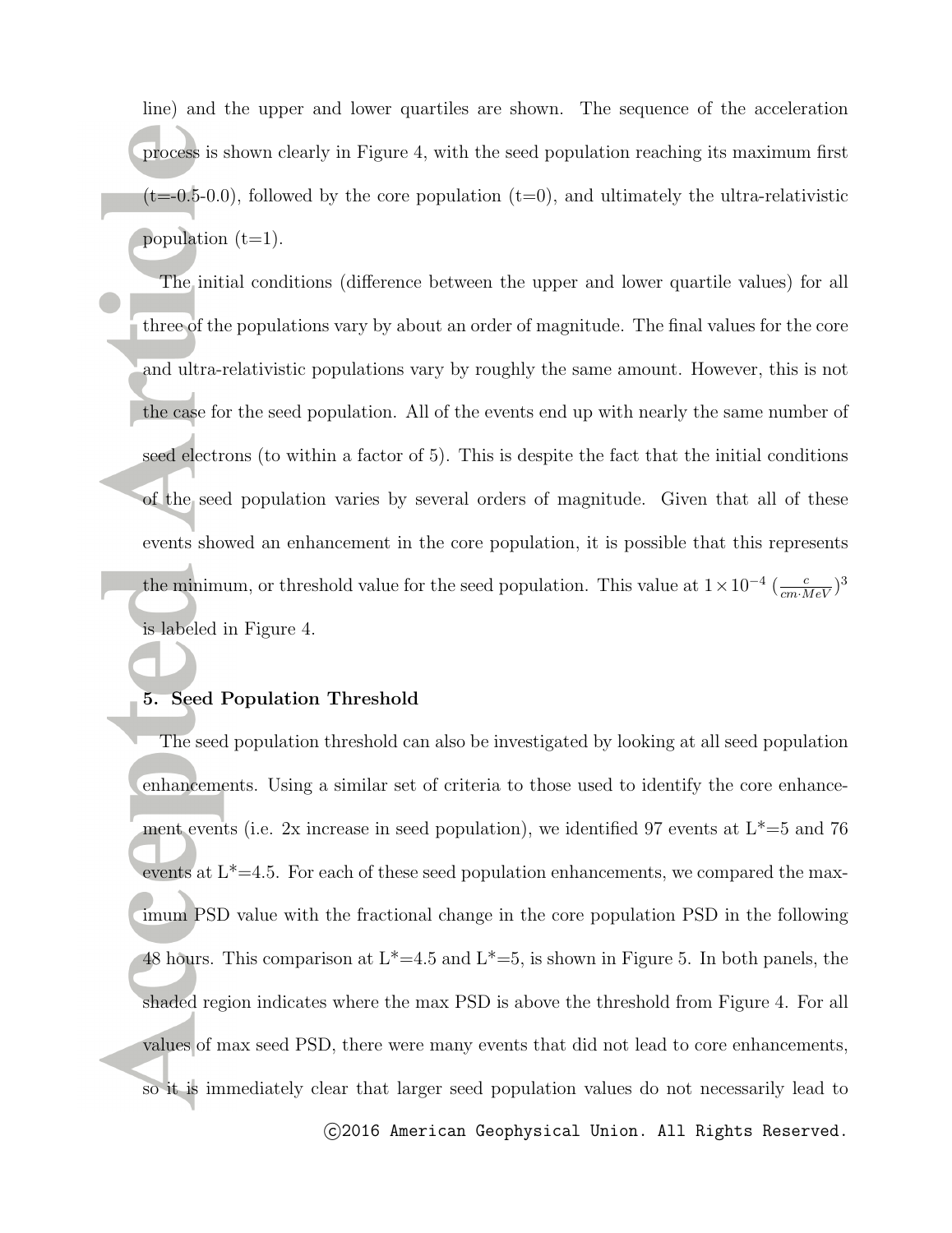enhancements in the core population. However, all of the events that did lead to core enhancements (shown by the red markers) have maximum seed populations near or above  $1 \times 10^{-4}$  ( $\frac{c}{cm \cdot MeV}$ )<sup>3</sup>. This provides further evidence that this value represents a necessary threshold for the seed population in order to produce a core population enhancement.

As noted earlier, the superposed epoch shown in Figure 4 was done at the  $L^*$  where the acceleration was taking place. It is plausible that the seed population plays a role in controlling the location of the acceleration for each event. To investigate this, for each event, we compared the minimum L\* where the seed population was above the threshold value to the minimum  $L^*$  (to within  $\pm$  0.25) where the core population increased by at least a factor of 2.

The relationship between the minimum  $L^*$  at which the core acceleration takes place and minimum  $L^*$  penetration of the seed population is shown in Figure 6. These values are very well correlated, with a linear correlation coefficient of 0.84. In addition, for nearly all of the events, to within  $L^* \pm 0.25$ , the enhanced seed population penetrates further inward than where the acceleration is observed. This suggests that the seed population forms an inner boundary. Only outside of this boundary are there are enough seed electrons to facilitate the acceleration process.

The majority of the time, when the seed population is above the threshold, there are enhancement events in the core population. Additionally, all of the core enhancement events seen in the 26-month interval were preceded by a seed population enhancement, indicating they are one key ingredient to core population enhancements. However, the seed population is only one part of the acceleration process. Without waves to accelerate the seed electrons, there would be no enhancements to the *>* 1 MeV populations. For the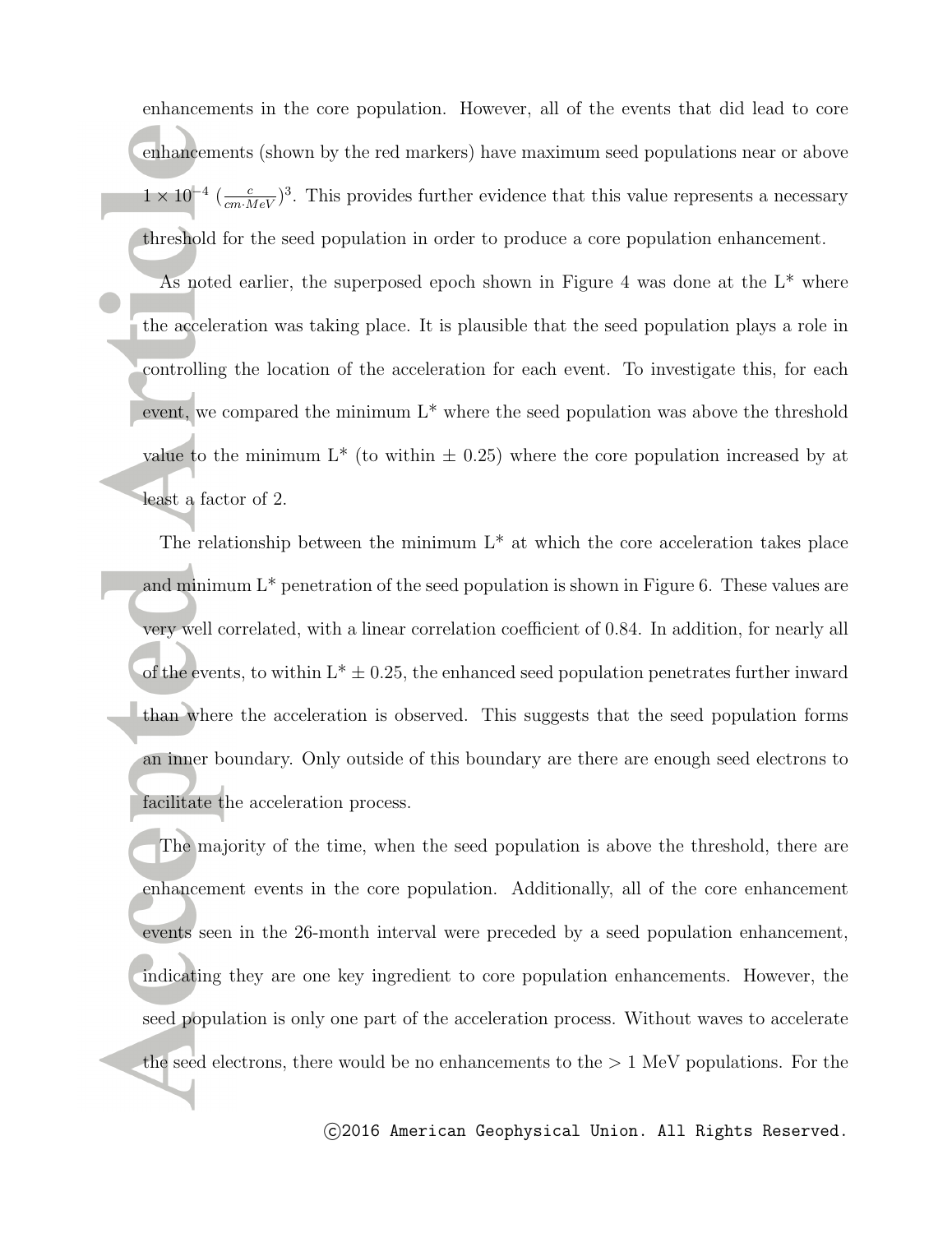enhancement events described here, the VLF chorus observations are shown in Figure S1 in the supporting information.

As noted in Table 2 at  $L^* = 5.5$ , the seed population is above the threshold value more than 70% of the time. This is consistent with the results of *Turner et al.* [2015], who found that seed electrons were enhanced in 87% of geomagnetic storms in the Van Allen Probes era. Even with an elevated seed population, continued chorus wave activity driven by substorm activity is needed to drive MeV electron enhancements [*Meredith et al.*, 2001, 2002]. In addition, these acceleration processes take place at the same time as loss processes. As shown in Table 2, there are many instances when loss processes overwhelm any acceleration taking place, or there is no acceleration seen in the higher energy populations. All of these results point to the fact that the seed population is a critical piece in a very delicate acceleration process. While an enhanced seed population is necessary, alone it is not sufficient for radiation belt acceleration.

### **6. Discussion**

Beginning with the work of *Baker et al.* [1998], the seed population has been recognized as a key part of the acceleration process. While the seed population has been well studied for particular events, this paper represents one of the first statistical studies of the seed population in the radiation belts and how these properties relate to the variability in the core population. These results also show conclusively that there are distinct differences in the behavior of the core and ultra-relativistic populations, as proposed by *Shprits et al.* [2013]. The results presented here confirm the results of *Li et al.* [2005] and *Turner and* Li [2008], showing a strong correlation between the seed and MeV populations. However, we offer a considerable improvement on these previous results by examining phase space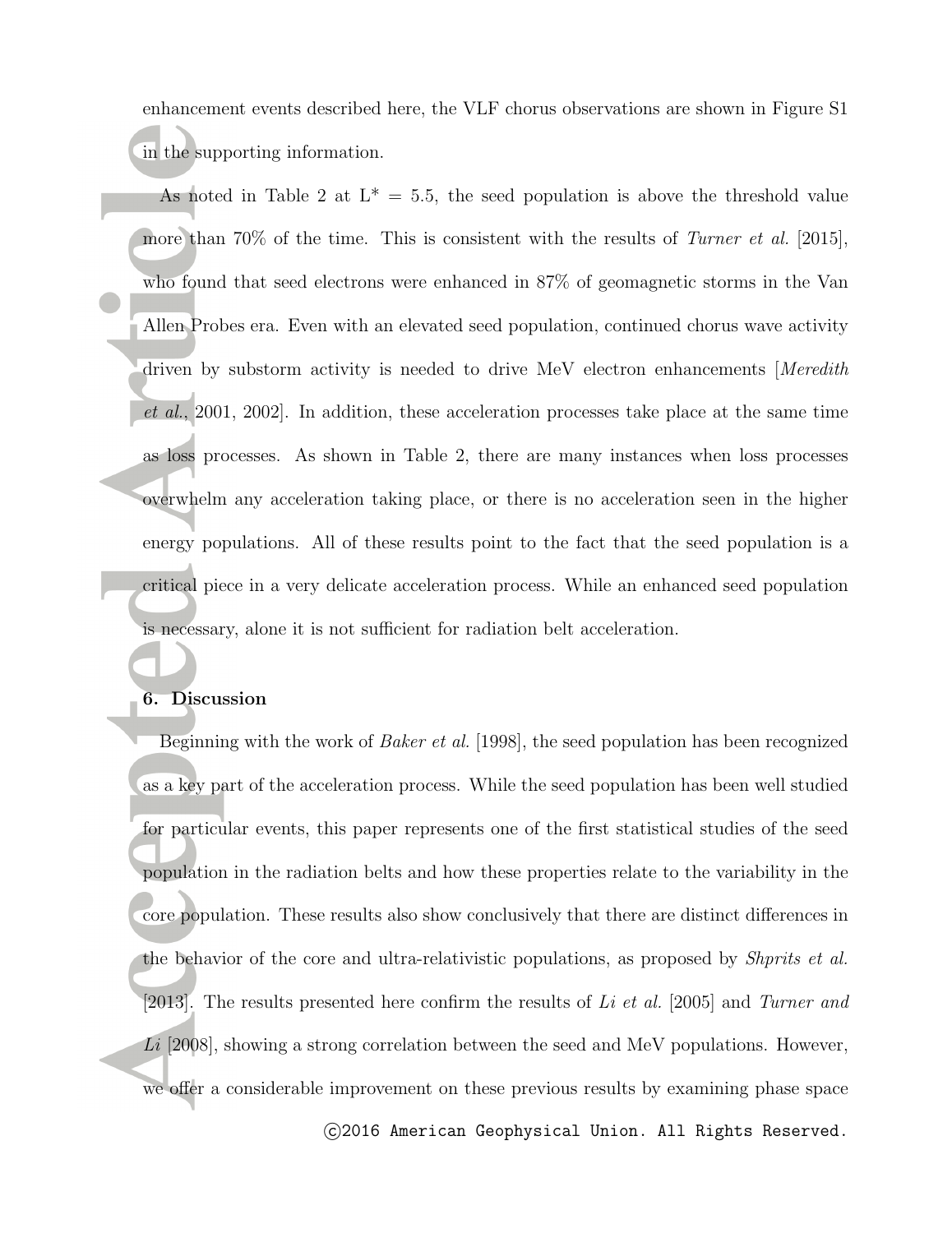density in the heart of the radiation belts rather than daily-averaged fluxes at geosynchronous orbit. First, Using phase space density allows for the removal of adiabatic effects and ensure that observed enhancements represent a real change in the particle population within the radiation belts. Second, the observations of the Van Allen Probes at low Lshells offer a better measurement of the acceleration timescales. This is particularly true during periods where local acceleration is active, as observations at geosynchronous will be delayed since the particles have to first radially diffuse outward.

As noted in *Turner and Li* [2008] and *Li et al.* [2005], in addition to local acceleration, radial transport processes can also explain the time-lags seen between the 100s keV and MeV electrons. This is due to the fact that lower energy electrons drift inward faster, so they are observed earlier. While it would be difficult, if not impossible, to completely separate the radial transport and local acceleration effects for each event, we note that, on average, we observe smaller time-lags than the studies at geosynchronous orbit. It is possible that some of this discrepancy can be attributed to differences in geomagnetic activity and ULF wave power between these periods. However, if radial transport were the dominant mechanism for most of these events, we would expect to see larger time-lags, as the particles take longer to drift into lower L-shells. Therefore, while radial transport is undoubtedly responsible for some of the results in this study, local acceleration likely plays an important role in most of the events, particularly those at lower L\*.

We have also shown that the seed population is not strongly correlated with the ultrarelativistic population. One possible reason for this are loss processes, such as the interaction with electromagnetic ion cyclotron (EMIC) waves. Recent work from *Mourenas et al.* [2016] has shown that strong chorus wave activity, coupled with EMIC waves can lead to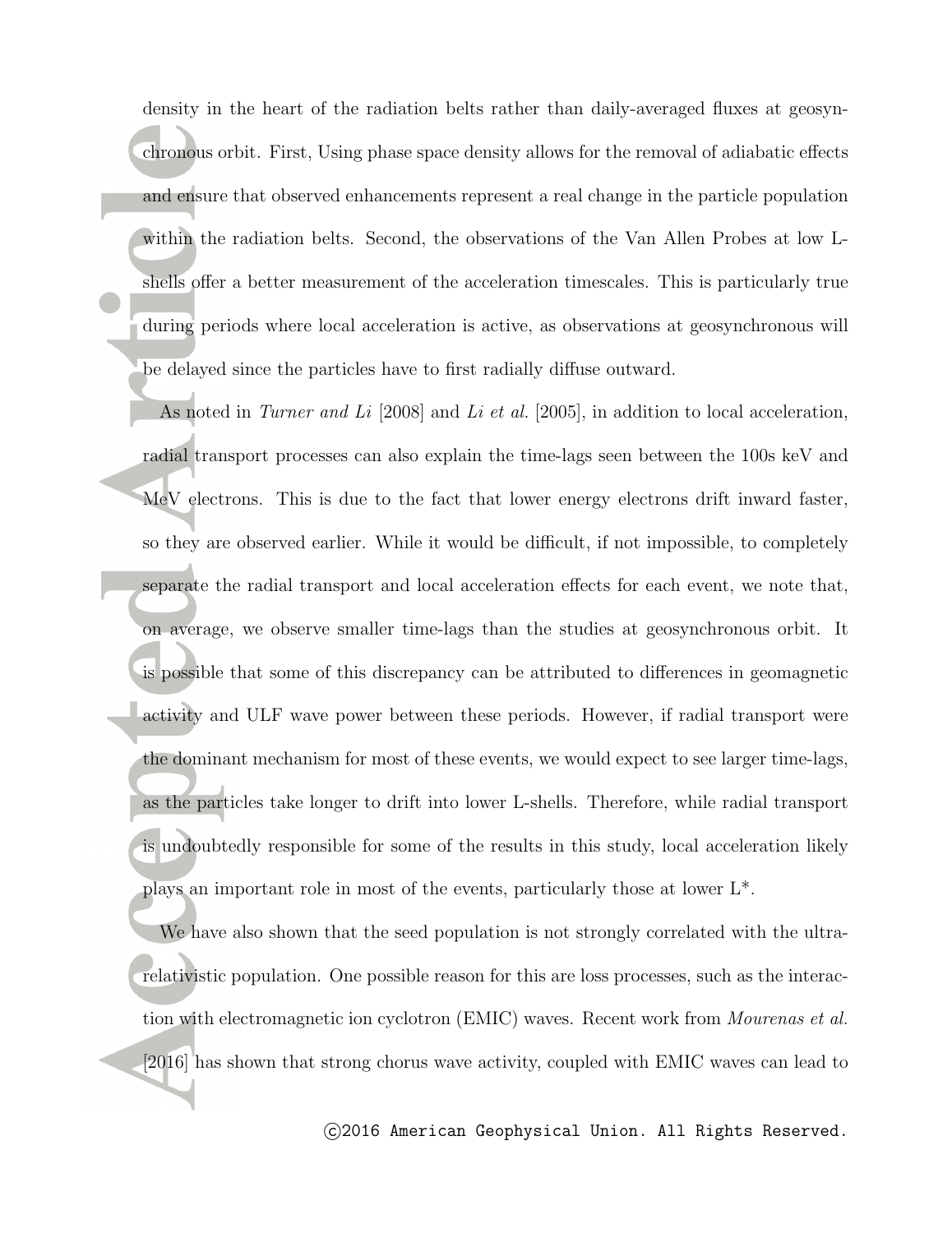strong losses in the ultra-relativistic electrons, limiting or overwhelming any enhancements that may be occurring at these energies.

The work presented here makes it clear that seed population plays a critical role in controlling both where and when core population enhancements will take place. All of the core enhancement events seen in this 26-month period were associated with seed population enhancements up to a particular level. This level likely represents a threshold value that the seed population must reach in order for the acceleration process to take hold. It is possible that this threshold represents a saturation point for these electrons in the inner magnetosphere. As shown in Figure 6, acceleration can only begin when a given  $L^*$  is filled or saturated with seed electrons. It is probable that this saturation point is associated with the Kennel-Petschek limit. As described in *Kennel and Petschek* [1966], the fluxes of electrons of this energy range are subject to an upper limit imposed by pitch angle scattering via wave particle interactions.

For average strength magnetic field, at L<sup>\*</sup>=5,  $\mu$ =150 MeV/G corresponds to  $\sim$ 230 keV. Therefore, a PSD value of  $1 \times 10^{-4}$   $(\frac{c}{cm \cdot MeV})^3$  will correspond to a flux of  $1.04 \times$  $10^4 \frac{\#}{s \cdot sr \cdot cm^2 \cdot keV}$ . From the values provided by *Schulz and Davidson* [1988] and *Summers et al.* [2009], the Kennel-Petschek differential limiting flux at this energy and L-value would be between  $\sim 5 \times 10^3$  and  $\sim 7 \times 10^4 \frac{\#}{s \cdot s r \cdot cm^2 \cdot keV}$ , depending on the shape of the pitch angle distribution. We have shown that observations of these events are consistent with local acceleration by these same waves. Therefore, since these waves would be active during these periods, it is not surprising that this threshold is comparable with the Kennel-Petschek limit, and the seed population must be close to this saturation limit in order to produce an enhancement of MeV electrons.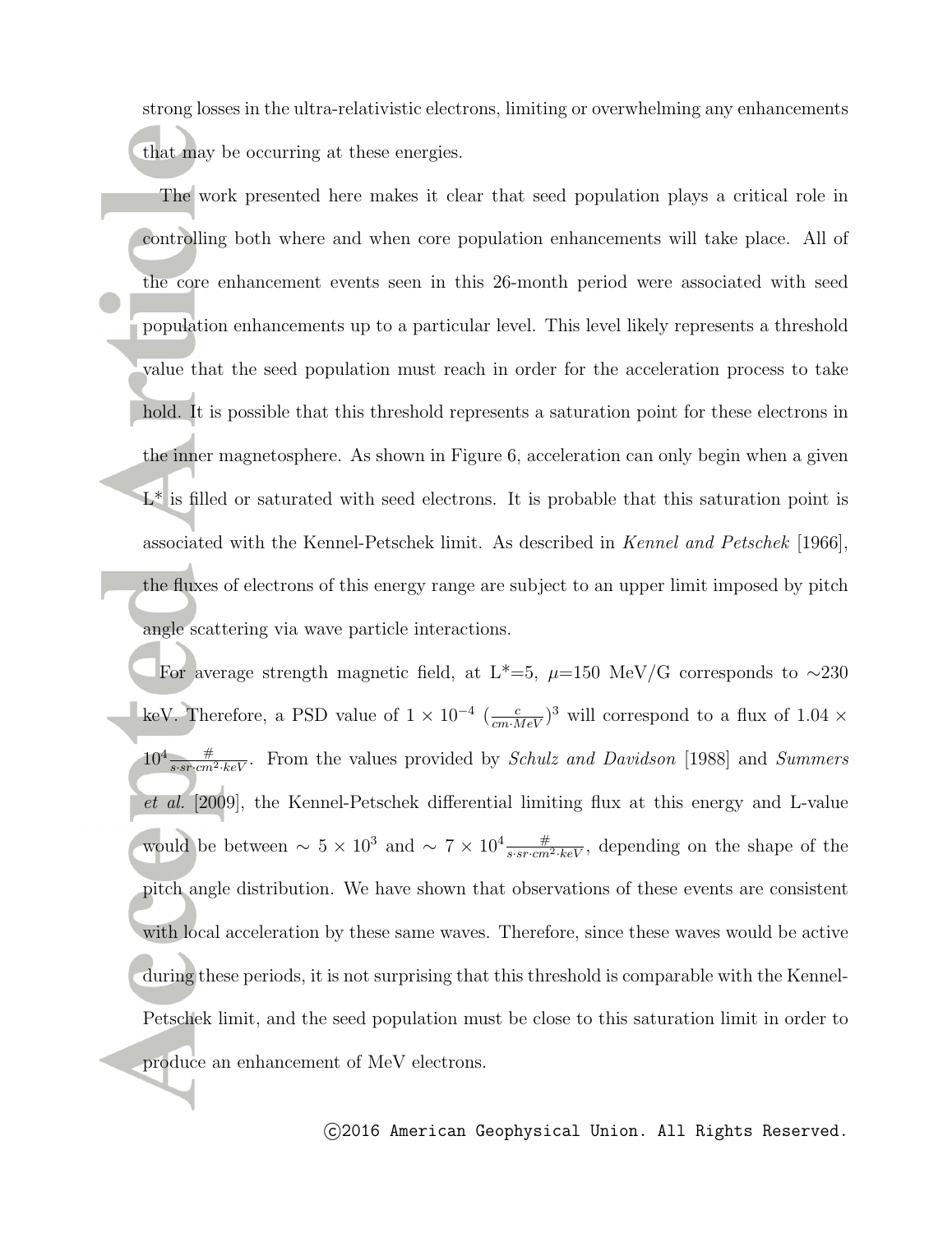However, as mentioned here, the seed population is only one part of the acceleration process. Our results show that large variability in the seed population leads to much smaller changes in the higher energies. In order to better understand the details of this process, future studies will also involve incorporating the source population along with chorus and ULF wave activity to investigate the other ingredients required for the acceleration process. In particular, recent work by *Ma et al.* [2016] has shown that the source population (and subsequent wave generation) can play an important role in the acceleration process, leading to enhancements of the seed population and strongly influencing the acceleration timescales. Finally, further investigation into the relationship between the seed population and geomagnetic indicies such as AE could yield useful results that could be useful for models and for the use of the seed population as a predictor of core population enhancements.

### **7. Conclusions**

Here, we have investigated the statistical relationship between the radiation belt seed, core and ultra-relativistic populations using phase space density observations for the first 26 months of the Van Allen Probes mission. We have 3 main conclusions:

1. The seed population (150 MeV/G) is strongly correlated with the core population (1000 MeV/G), but is not directly connected to the ultra-relativistic population (4000  $MeV/G$ ).

- 2. The strongest correlation between the seed and core populations is at a 10-15 hour time lag. This time lag is smaller (0-13 hours) during enhancement events.
- 3. The seed population is subject to a threshold value or saturation limit that is a necessary condition for the enhancement of MeV electrons.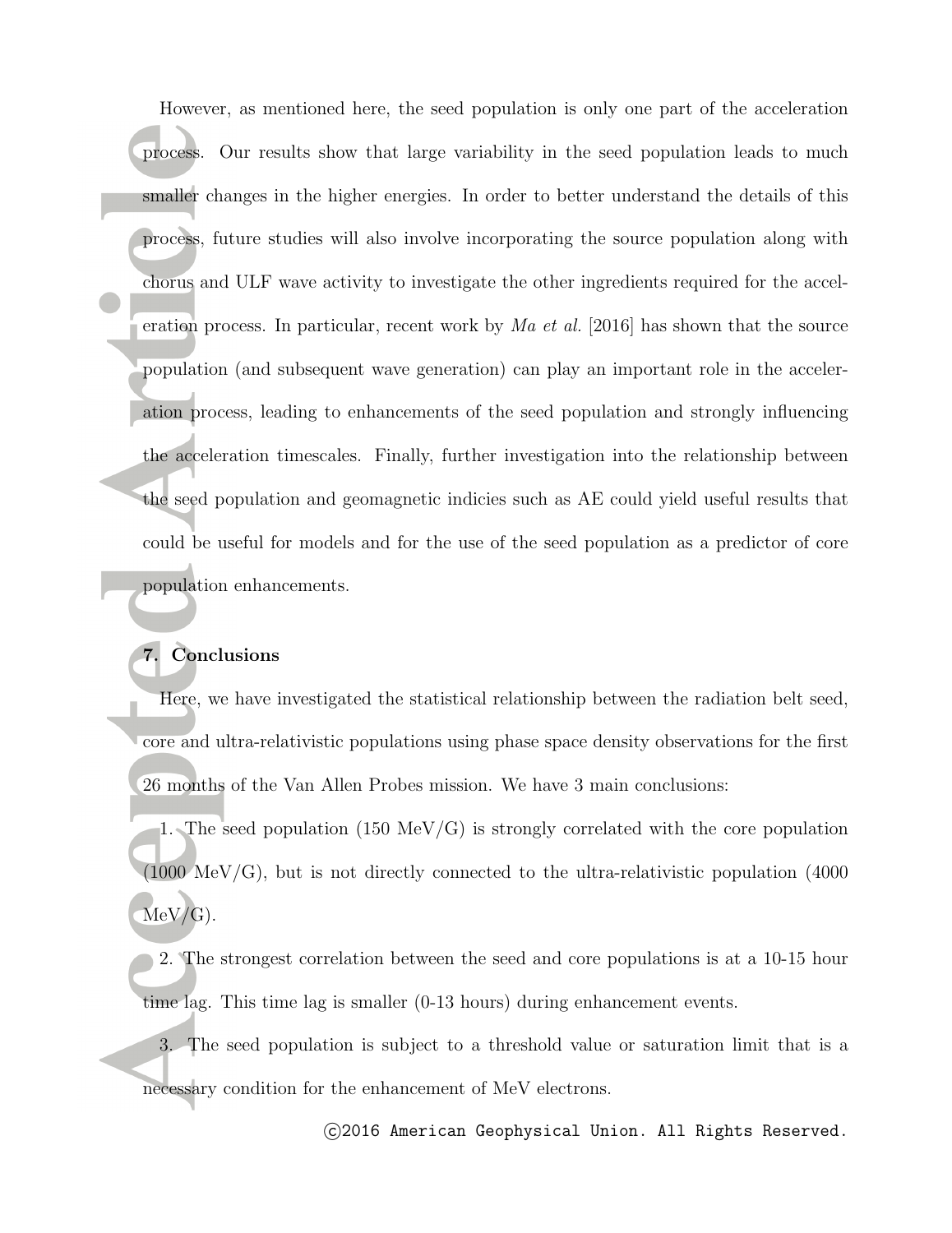All of these conclusions are consistent with a step-wise acceleration picture where a 10s-100s keV seed population that is accelerated up to *≈* 1 MeV and then is subsequently accelerated up to multi-MeV energies. While this picture has been previously shown for individual events, this study shows that the seed population plays an important role in governing radiation belt dynamics.

**Acknowledgments.** This work was supported by RBSP-ECT funding provided by JHU/APL Contract No. 967399 under NASA's Prime Contract No. NAS5-01072. RBSP-ECT data is available at http:*\\*www.rbsp-ect.lanl.gov. EMFISIS data available at http:*\\*emfisis.physics.uiowa.edu.

#### **References**

- Baker, D., X. Li, J. Blake, and S. Kanekal (1998), Strong electron acceleration in the Earth's magnetosphere, *Advances in Space Research*, *21* (4), 609–613, doi: 10.1016/S0273-1177(97)00970-8.
- Baker, D. N. (2002), How to Cope with Space Weather., *Science (New York, N.Y.)*, *297* (5586), 1486–7, doi:10.1126/science.1074956.

Baker, D. N., et al. (2014a), Gradual diffusion and punctuated phase space density enhancements of highly relativistic electrons: Van Allen Probes observations, *Geophysical Research Letters*, *41* (5), 1351–1358, doi:10.1002/2013GL058942.

Baker, D. N., et al. (2014b), The Relativistic Electron-Proton Telescope (REPT) Instrument on Board the Radiation Belt Storm Probes (RBSP) Spacecraft: Characterization of Earth's radiation belt high-energy particle populations, *The Van Allen Probes mission*, *179* (1-4), 337–381, doi:10.1007/978-1-4899-7433-4-11.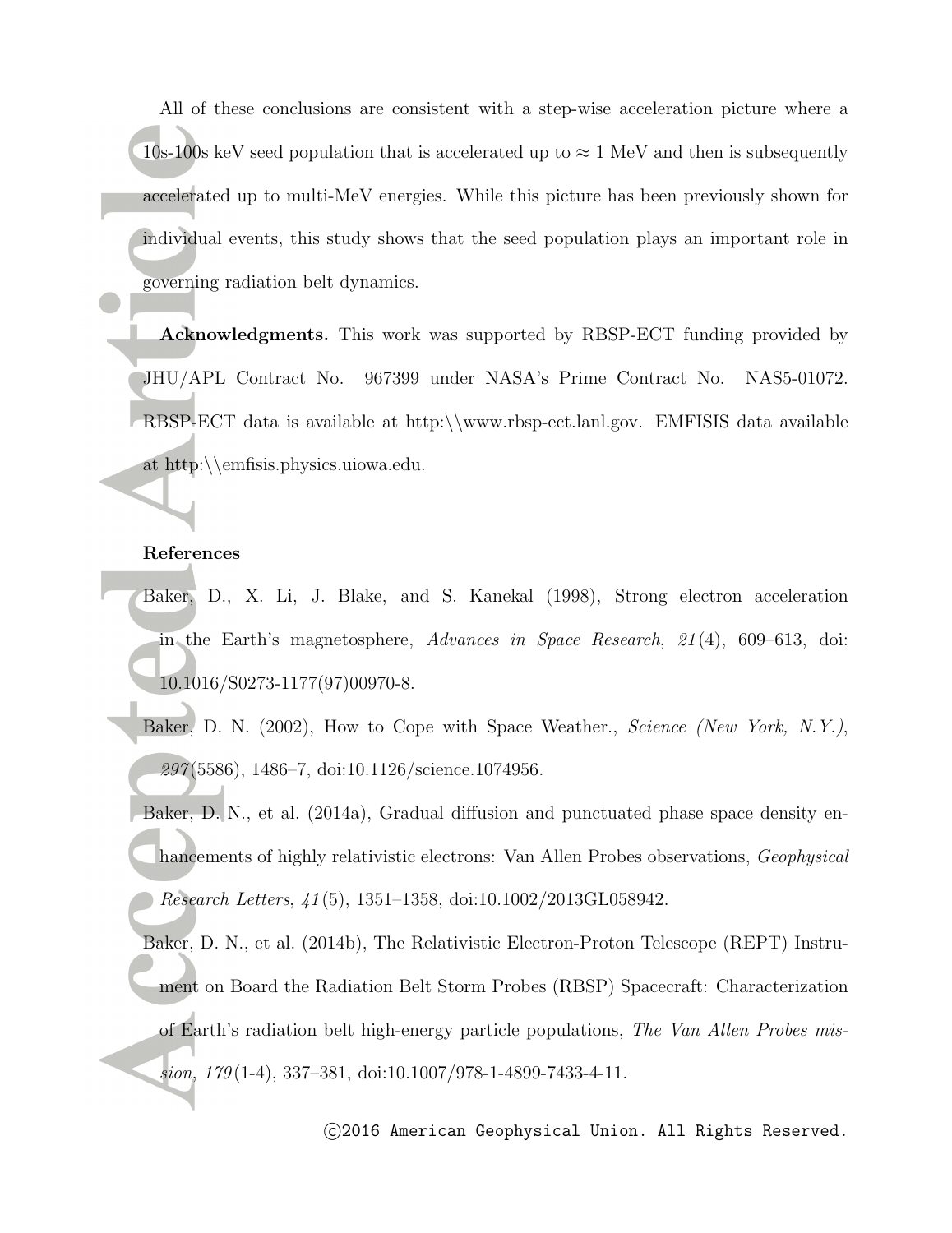Blake, J. B., et al. (2014), The Magnetic Electron Ion Spectrometer (MagEIS) instruments aboard the Radiation Belt Storm Probes (RBSP) spacecraft, *The Van Allen Probes mission*, *9781489974* (1-4), 383–421, doi:10.1007/978-1-4899-7433-4-12.

- Boyd, A. J., H. E. Spence, S. G. Claudepierre, J. F. Fennell, J. B. Blake, D. N. Baker, G. D. Reeves, and D. L. Turner (2014), Quantifying the radiation belt seed population in the 17 March 2013 electron acceleration event, *Geophysical Research Letters*, *41* (7), 2275–2281, doi:10.1002/2014GL059626.
- Horne, R. B., and R. M. Thorne (1998), Potential waves for relativistic electron scattering and stochastic acceleration during magnetic storms, *Geophysical Research Letters*, *25* (15), 3011, doi:10.1029/98GL01002.
- Horne, R. B., et al. (2005), Wave acceleration of electrons in the Van Allen radiation belts, *Nature*, *437* (7056), 227–230, doi:10.1038/nature03939.

Jaynes, A. N., et al. (2015), Source and seed populations for relativistic electrons: Their roles in radiation belt changes, *Journal of Geophysical Research*, *120* (9), 7240–7254, doi:10.1002/2015JA021234.

- Kennel, C. F., and H. E. Petschek (1966), Limit on stably trapped particle fluxes., *Journal of Geophysical Research*, *71* (1), 1–28, doi:10.1029/JZ071i001p00001.
- Kletzing, C. A., et al. (2013), The Electric and Magnetic Field Instrument suite and Integrated Science (EMFISIS) on RBSP, *The Van Allen Probes mission*, *179* (1), 127– 181, doi:10.1007/978-1-4899-7433-4-5.
- Li, W., et al. (2014), Radiation belt electron acceleration by chorus waves during the 17 March 2013 storm, *Journal of Geophysical Research: Space Physics*, *119* (6), 4681–4693, doi:10.1002/2014JA019945.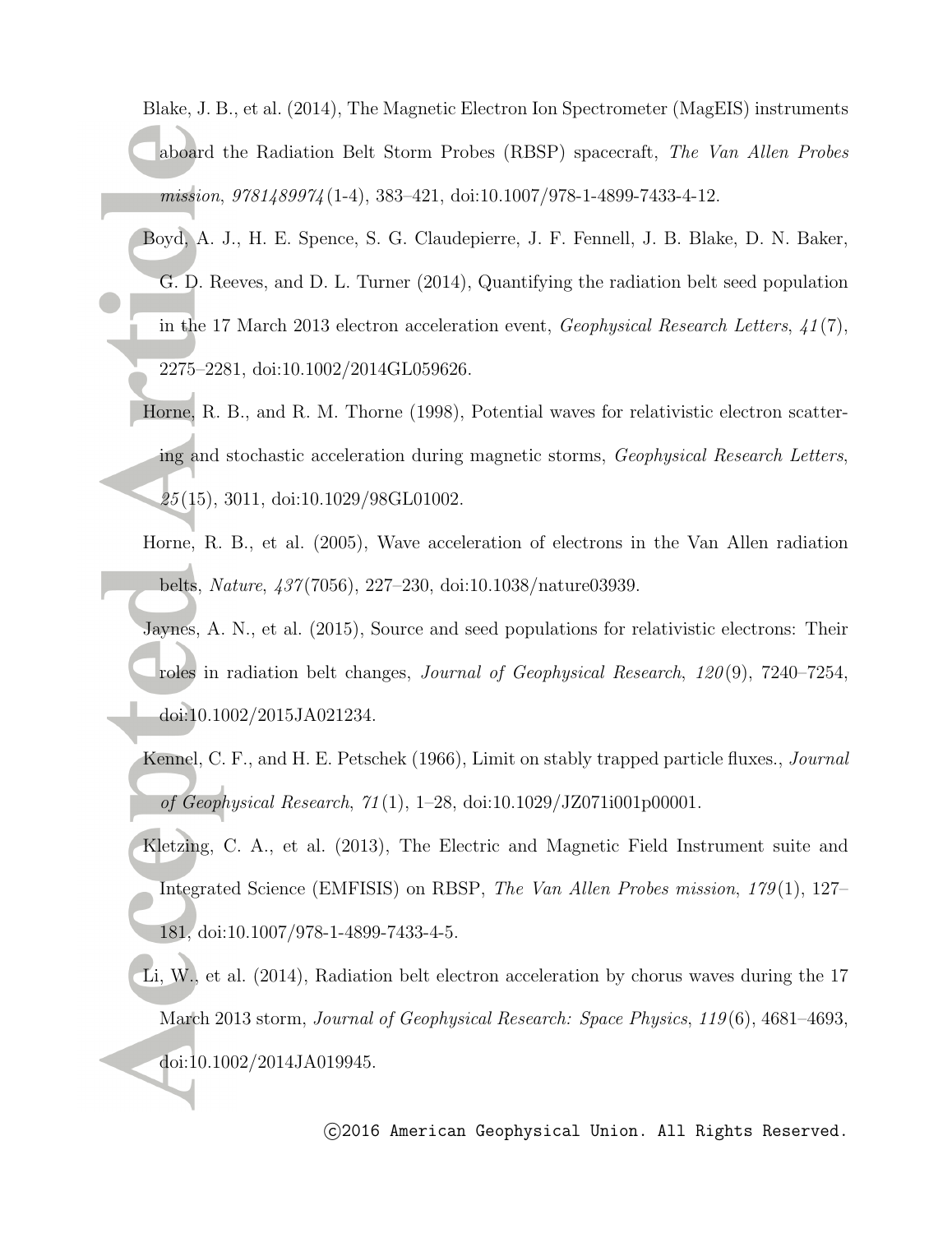Li, X., D. N. Baker, M. Temerin, G. D. Reeves, R. H. Friedel, and C. Shen (2005), Energetic electrons, 50 keV to 6 MeV, at geosynchronous orbit: Their responses to solar wind variations, *Space Weather*, *3* (4), 1–10, doi:10.1029/2004SW000105.

- Ma, Q., D. Mourenas, A. Artemyev, W. Li, R. M. Thorne, and J. Bortnik (2016), Strong enhancement of 10-100keV electron fluxes by combined effects of chorus waves and time domain structures, *Geophysical Research Letters*, *43* (10), 4683–4690, doi: 10.1002/2016GL069125.
- Mann, I. R., T. P. O'Brien, and D. K. Milling (2004), Correlations between ULF wave power, solar wind speed, and relativistic electron flux in the magnetosphere: Solar cycle dependence, *Journal of Atmospheric and Solar-Terrestrial Physics*, *66* (2), 187–198, doi: 10.1016/j.jastp.2003.10.002.
- Mauk, B. H., N. J. Fox, S. G. Kanekal, R. L. Kessel, D. G. Sibeck, and A. Ukhorskiy (2014), Science objectives and rationale for the Radiation Belt Storm Probes mission, *The Van Allen Probes mission*, *179* (1), 3–27, doi:10.1007/978-1-4899-7433-4-2.
- Meredith, N. P., R. B. Horne, R. R. Anderson, and B. Horne (2001), Substorm dependence of chorus amplitudes: Implications for the acceleration of electrons to relativistic energies, *Journal of Geophysical Research*, *106* (A7), 13,165, doi:10.1029/2000JA900156. Meredith, N. P., R. B. Horne, R. H. A. Iles, R. M. Thorne, D. Heynderickx, and R. R. Anderson (2002), Outer zone relativistic electron acceleration associated with substormenhanced whistler mode chorus, *Journal of Geophysical Research*, *107* (A7), 1144, doi: 10.1029/2001JA900146.

Mourenas, D., A. V. Artemyev, Q. Ma, O. V. Agapitov, and W. Li (2016), Fast dropouts of multi-MeV electrons due to combined effects of EMIC and whistler mode waves,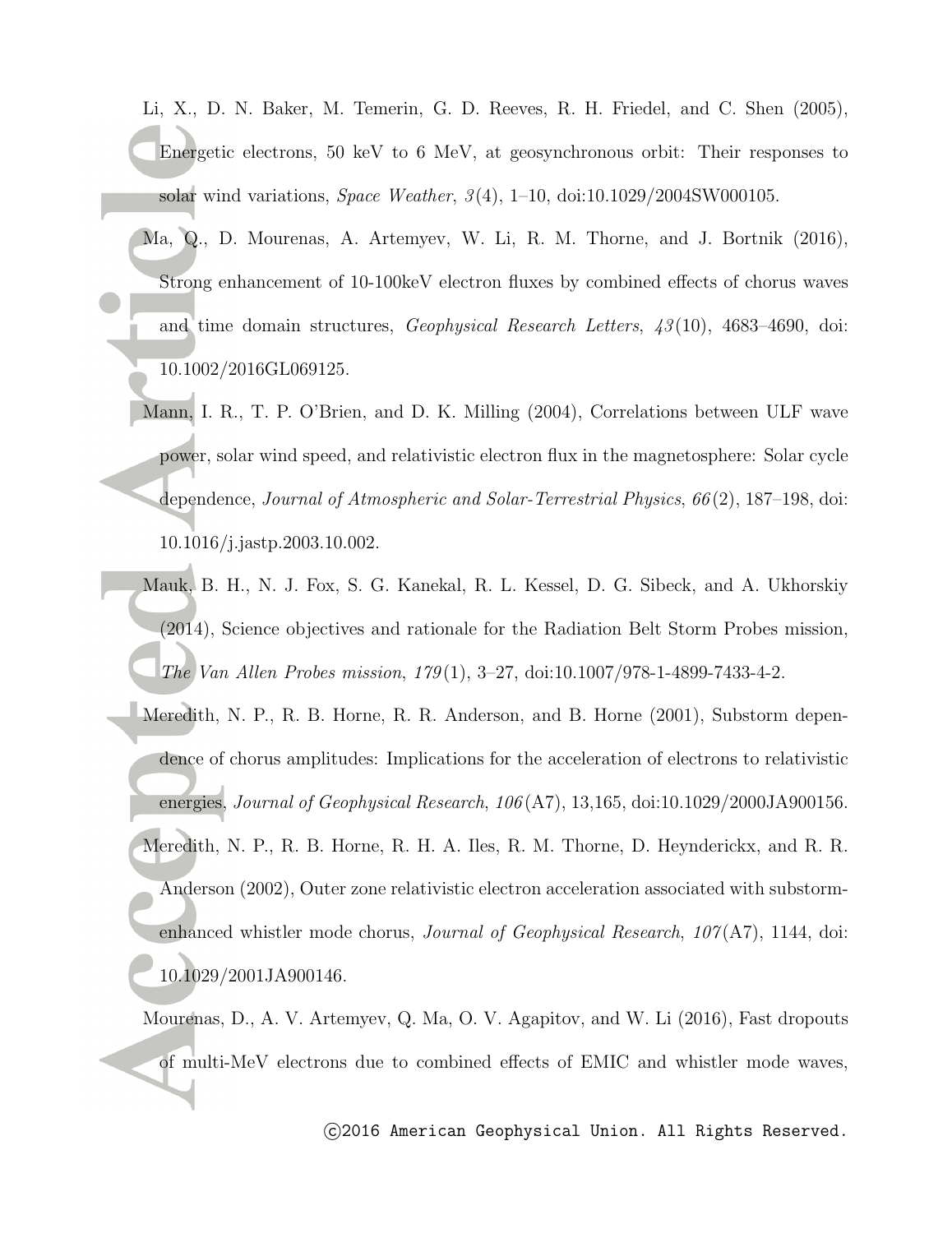*Geophysical Research Letters*, *43* (9), 4155–4163, doi:10.1002/2016GL068921.

- O'Brien, T. P., R. L. McPherron, D. Sornette, G. D. Reeves, R. Friedel, and H. J. Singer (2001), Which magnetic storms produce relativistic electrons at geosynchronous orbit?, *Journal of Geophysical Research*, *106* (A8), 15,533, doi:10.1029/2001JA000052.
- Reeves, G. D., K. L. McAdams, R. H. W. Friedel, and T. P. O'Brien (2003), Acceleration and loss of relativistic electrons during geomagnetic storms, *Geophysical Research Letters*, *30* (10), doi:10.1029/2002GL016513.
- Reeves, G. D., et al. (2013), Electron acceleration in the heart of the Van Allen radiation belts., *Science (New York, N.Y.)*, *341* (6149), 991–4, doi:10.1126/science.1237743.
- Rostoker, G., S. Skone, and D. N. Baker (1998), On the origin of relativistic electrons in the magnetosphere associated with some geomagnetic storms, *Geophysical Research Letters*, *25* (19), 3701, doi:10.1029/98GL02801.
- Schiller, Q., X. Li, L. Blum, W. Tu, D. L. Turner, and J. B. Blake (2014), A nonstorm time enhancement of relativistic electrons in the outer radiation belt, *Geophysical Research Letters*, *41* (1), 7–12, doi:10.1002/2013GL058485.
- Schulz, M., and G. Davidson (1988), Limiting energy spectrum of an electron radiation belt, *Journal of Geophysical Research*, *93* (A1), 59–76, doi:10.1002/2014JA020250.
- Shprits, Y. Y., S. R. Elkington, N. P. Meredith, and D. A. Subbotin (2008a), Review of modeling of losses and sources of relativistic electrons in the outer radiation belt I: Radial transport, *Journal of Atmospheric and Solar-Terrestrial Physics*, *70* (14), 1679– 1693, doi:10.1016/j.jastp.2008.06.008.
- Shprits, Y. Y., D. A. Subbotin, N. P. Meredith, and S. R. Elkington (2008b), Review of modeling of losses and sources of relativistic electrons in the outer radiation belt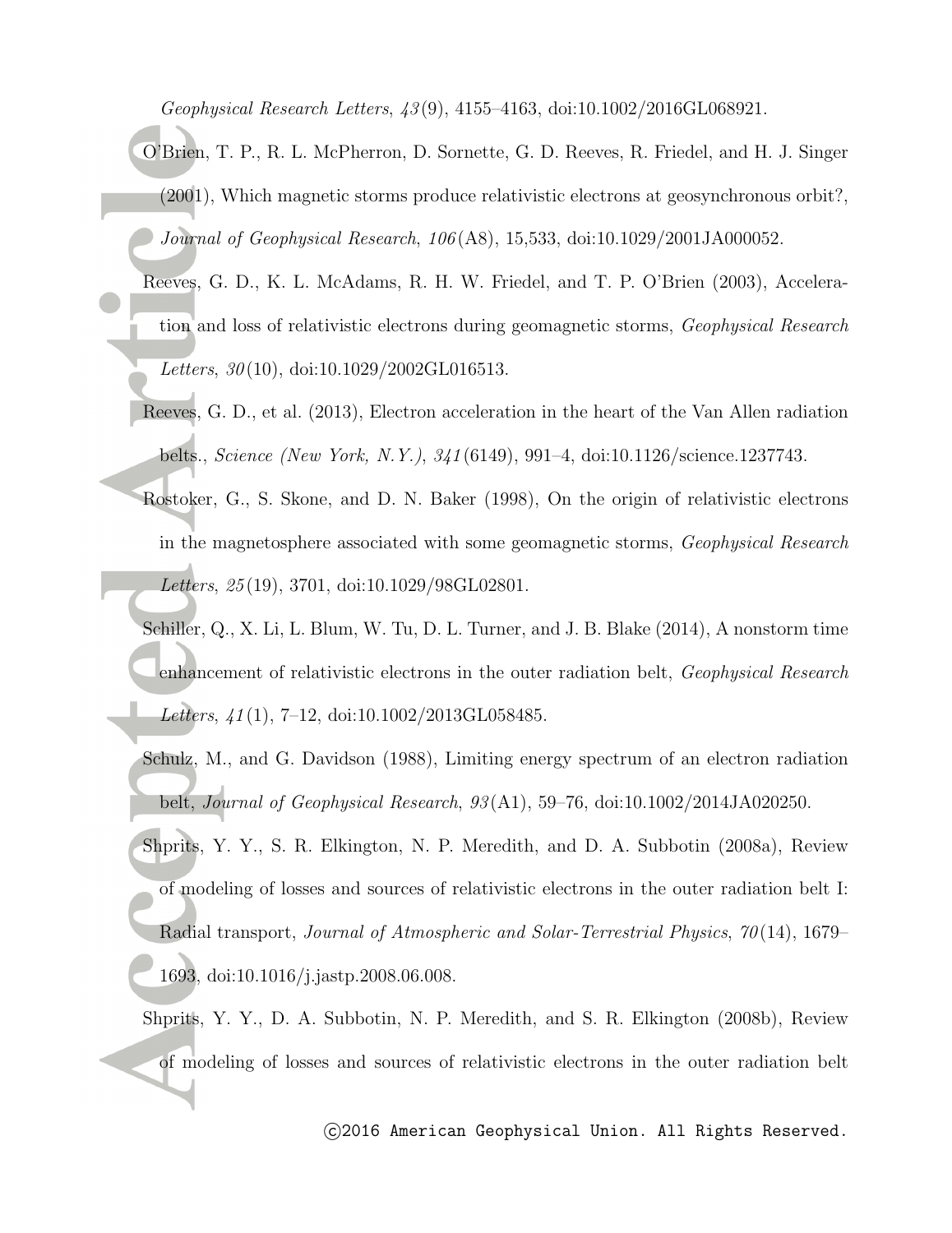II: Local acceleration and loss, *Journal of Atmospheric and Solar-Terrestrial Physics*, *70* (14), 1694–1713, doi:10.1016/j.jastp.2008.06.014.

- Shprits, Y. Y., D. Subbotin, A. Drozdov, M. E. Usanova, A. Kellerman, K. Orlova, D. N. Baker, D. L. Turner, and K.-C. Kim (2013), Unusual stable trapping of the ultrarelativistic electrons in the Van Allen radiation belts, *Nature Physics*, *9* (11), 699– 703, doi:10.1038/nphys2760.
- Spence, H. E., et al. (2013), Science goals and overview of the Radiation Belt Storm Probes (RBSP) Energetic Particle, Composition, and Thermal Plasma (ECT) suite on NASA's Van Allen Probes mission, doi:10.1007/978-1-4899-7433-4-10.
- Summers, D., C. Ma, N. P. Meredith, R. B. Horne, R. M. Thorne, D. Heynderickx, and R. R. Anderson (2002), Model of the energization of outer-zone electrons by whistlermode chorus during the October 9, 1990 geomagnetic storm, *Geophysical Research Letters*, *29* (24), 2174, doi:10.1029/2002GL016039.
- Summers, D., B. Ni, and N. P. Meredith (2007), Timescales for radiation belt electron acceleration and loss due to resonant wave-particle interactions: 2. Evaluation for VLF chorus, ELF hiss, and electromagnetic ion cyclotron waves, *Journal of Geophysical Research*, *112* (4), 1–21, doi:10.1029/2006JA011993.
- Summers, D., R. Tang, and R. M. Thorne (2009), Limit on stably trapped particle fluxes in planetary magnetospheres, *Journal of Geophysical Research: Space Physics*, *114* (10), n/a–n/a, doi:10.1029/2009JA014428.
- Thorne, R. M., T. P. O'Brien, Y. Y. Shprits, D. Summers, and R. B. Horne (2005), Timescale for MeV electron microburst loss during geomagnetic storms, *Journal of Geophysical Research*, *110* (A9), 9202, doi:10.1029/2004JA010882.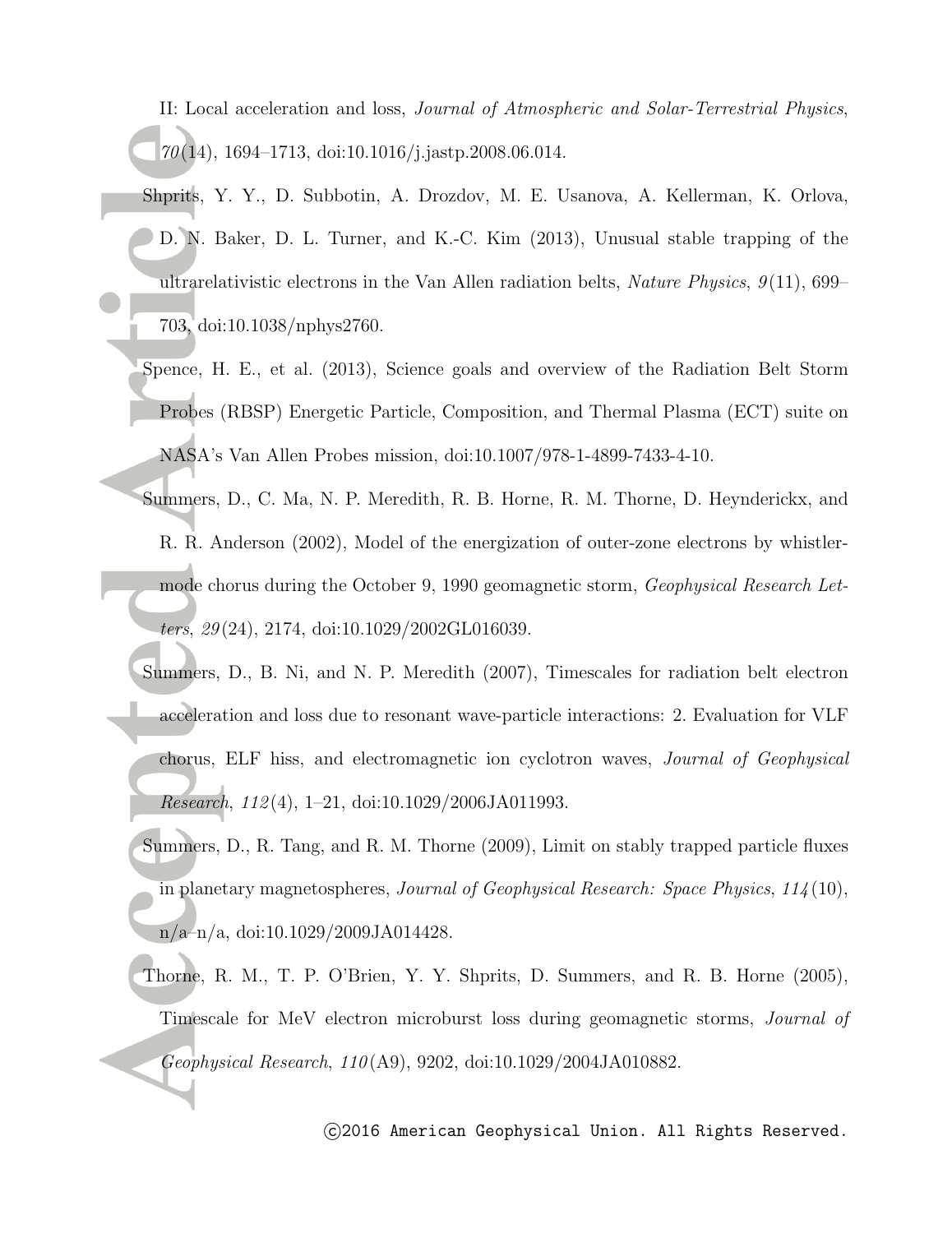- Thorne, R. M., et al. (2013), Rapid local acceleration of relativistic radiation-belt electrons by magnetospheric chorus, *Nature*, *504* (7480), 411–414, doi:10.1038/nature12889.
- Tsyganenko, N. A., and M. I. Sitnov (2005), Modeling the dynamics of the inner magnetosphere during strong geomagnetic storms, *Journal of Geophysical Research*, *110* (A3), A03,208, doi:10.1029/2004JA010798.
- Tu, W., G. S. Cunningham, Y. Chen, S. K. Morley, G. D. Reeves, J. B. Blake, D. N. Baker, and H. Spence (2014), Event-specific chorus wave and electron seed population models in DREAM3D using the Van Allen Probes, *Geophysical Research Letters*, *41* (5), 1359–1366, doi:10.1002/2013GL058819.
- Turner, D. L., and X. Li (2008), Quantitative forecast of relativistic electron flux at geosynchronous orbit based on low-energy electron flux, *Space Weather*, *6* (5), 1–8, doi: 10.1029/2007SW000354.
- Turner, D. L., et al. (2014), On the cause and extent of outer radiation belt losses during the 30 September 2012 dropout event, *Journal of Geophysical Research*, *119* (3), 1530– 1540, doi:10.1002/2013JA019446.
- Turner, D. L., T. P. O'Brien, J. F. Fennell, S. G. Claudepierre, J. B. Blake, E. Kilpua, and H. Hietala (2015), The effects of geomagnetic storms on electrons in Earth's radiation belts, *Geophysical Research Letters*, pp. n/a–n/a, doi:10.1002/2015GL064747.

Acc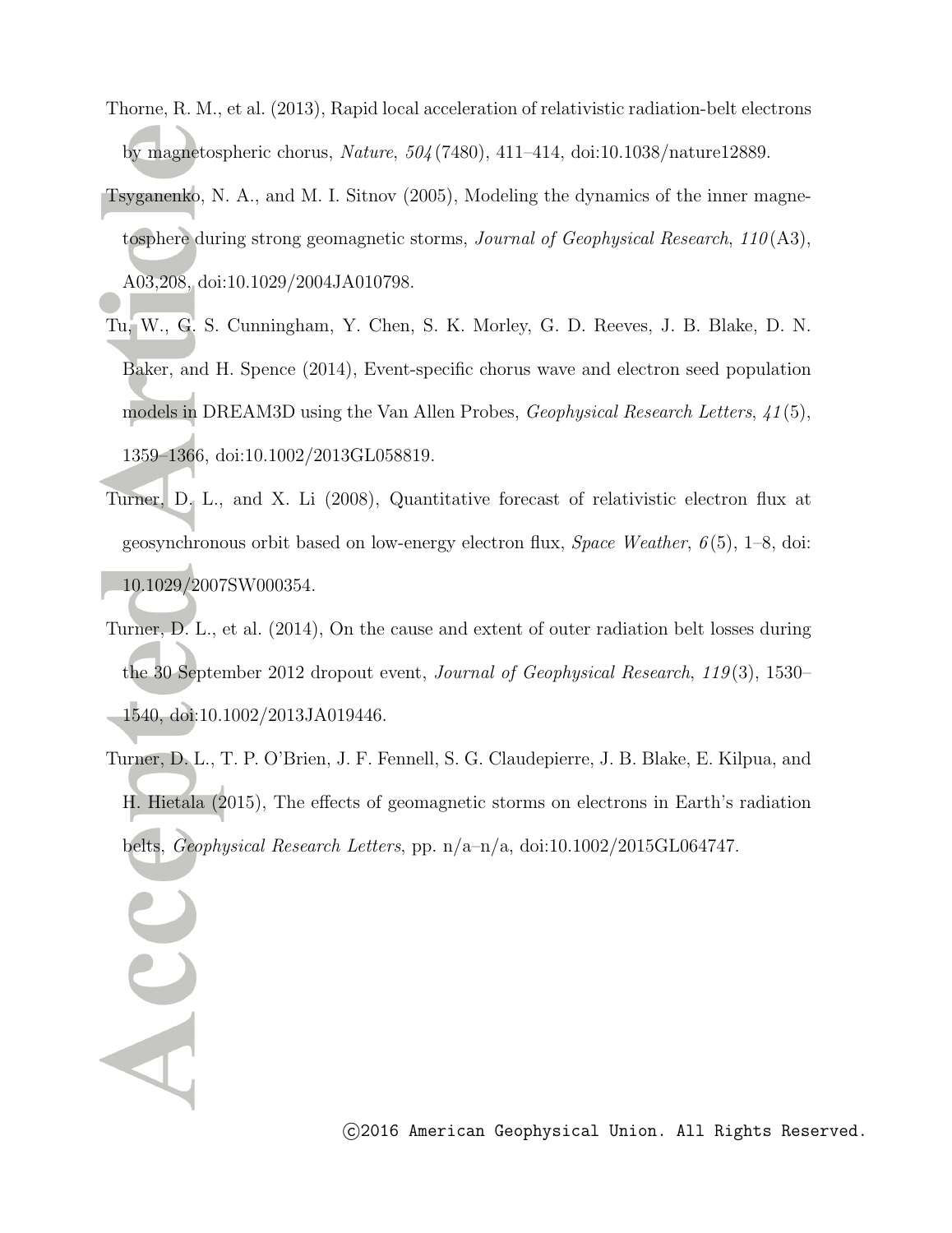

**Figure 1.** Overview of the phase space density for 3 different  $\mu$  values: Seed (150 MeV/G), Core (1000 MeV/G) and Ultra-relativistic (4000 MeV/G) for a period from October 2012 through December 2014. All the data are for K=0.11  $R_E G^{1/2}$  and  $L^* = 5$ . The gray triangles in the core panel denote core enhancement events.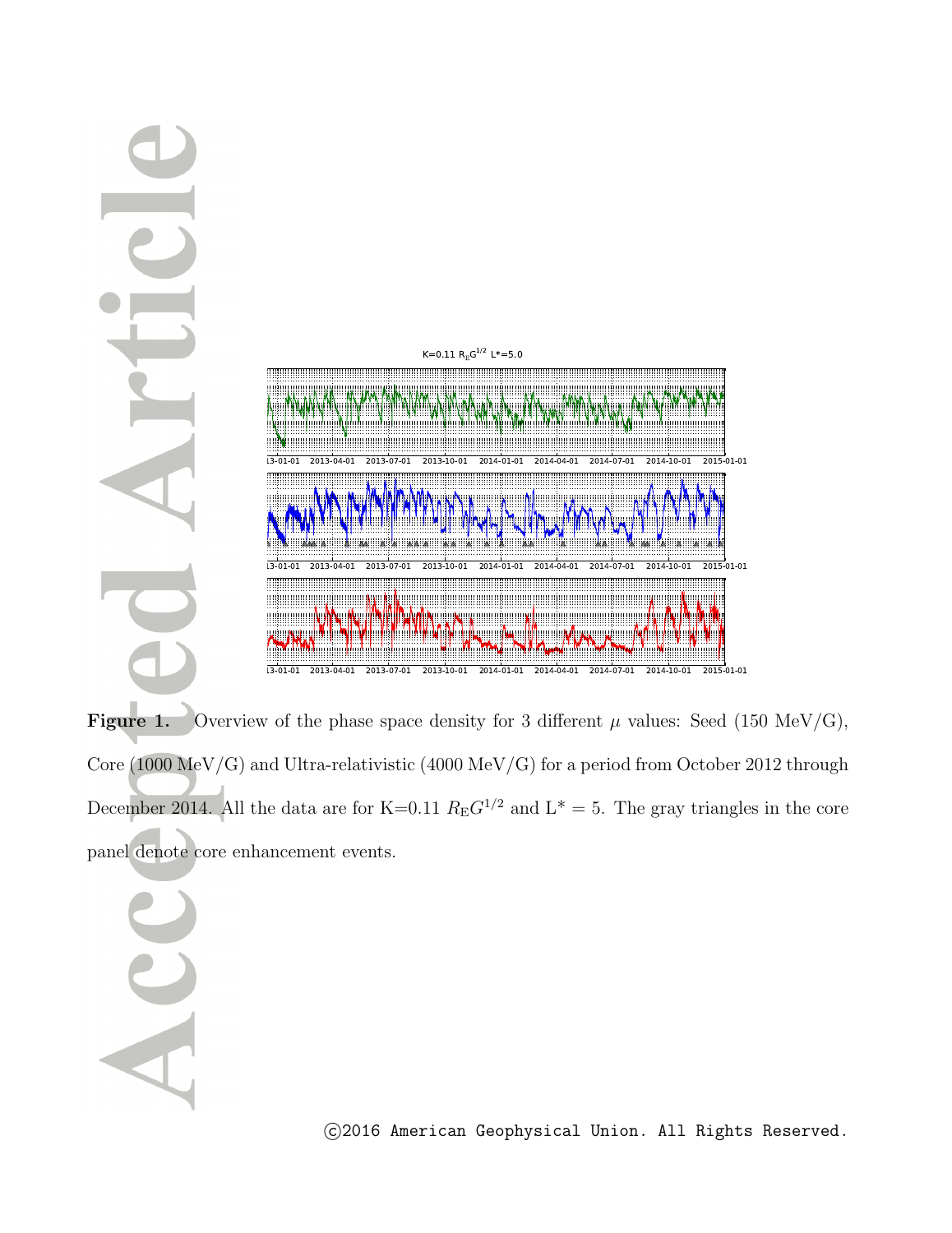

Figure 2. Results of the cross correlation analysis. Panels A and B show results with all 26 months of available data, panels C and D only includes results from within 5 days of a core enhancement event. Panels A and C show the time-lag that gives the maximum correlation coefficient with respect to the =100 MeV/G population as function of for 3 different  $L^*$  values. Panels B and D show the correlation coefficient as a function of  $\mu$ .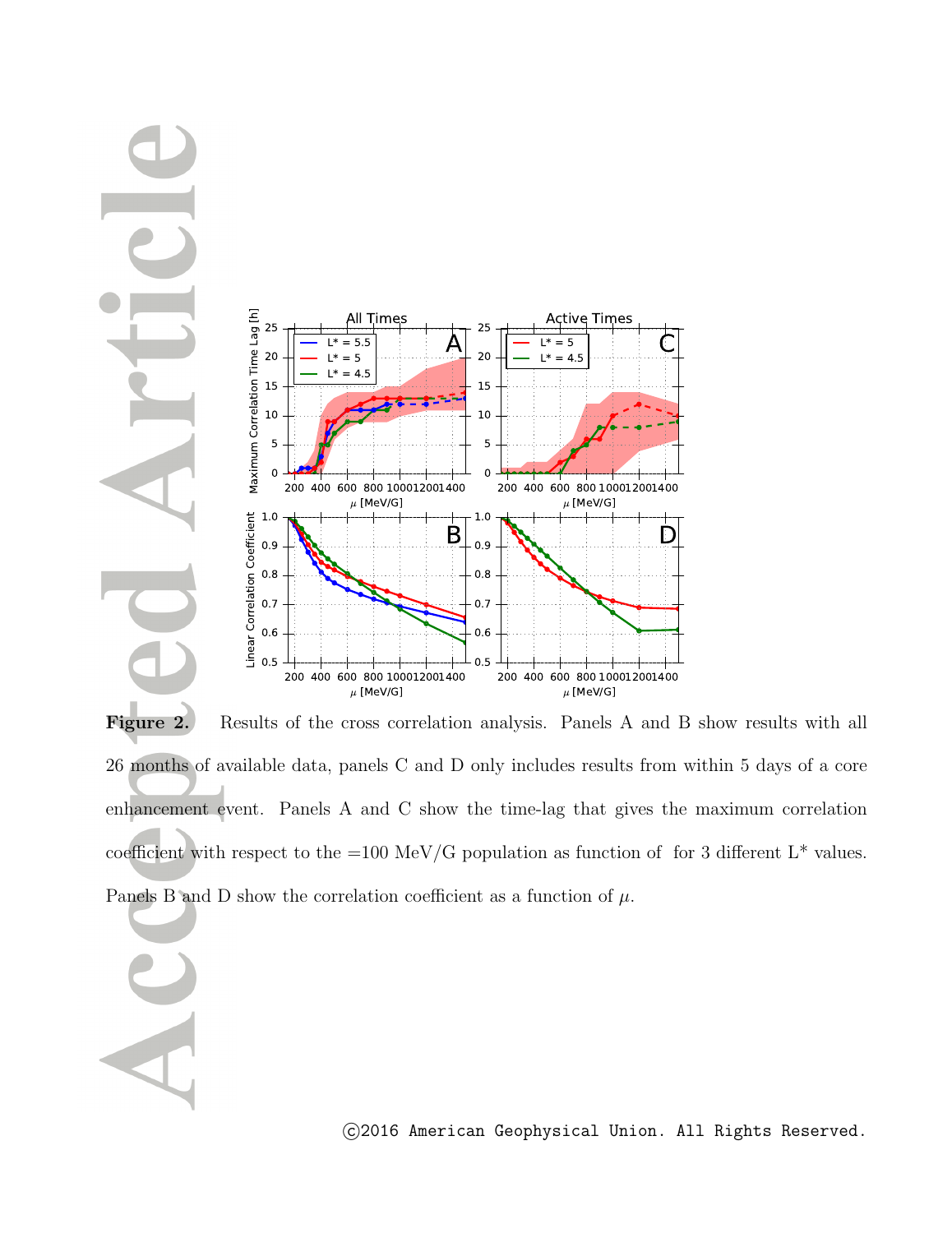

**Figure 3.** Distribution of time lags for all core enhancement events relative to the  $\mu$ =150 MeV/G seed population. Left panel shows  $\mu = 1000$  MeV/G, right panel shows  $\mu = 4000$ MeV/G.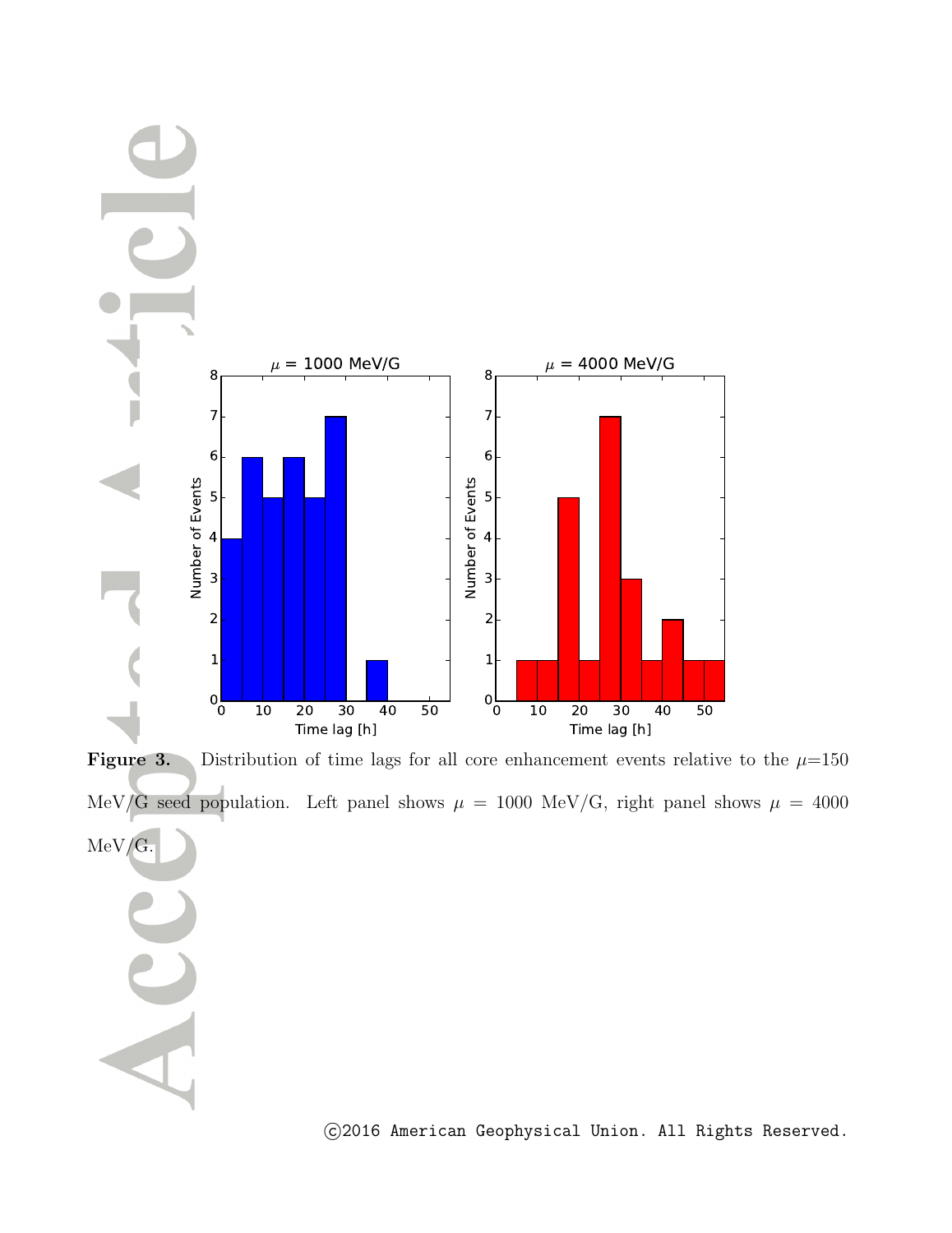

**Figure 4.** Superposed epoch analysis for all core enhancement events. Top panel shows the ultra-relativistic population( $\mu = 4000 \text{ MeV/G}$ ), the middle panel shows the core population ( $\mu =$ 1000 MeV/G) and the bottom panel shows the seed population ( $\mu = 100 \text{ MeV/G}$ ). In each panel, the thick line is the median, and the thinner lines the upper and lower quartiles.  $T=0$  epoch time was taken to be the maximum core PSD for each event. Data for each event is taken at the  $L^*$  where the largest core enhancement was observed. The apparent threshold value and/or saturation limit at  $1 \times 10^{-4}$  is marked on the seed population plot.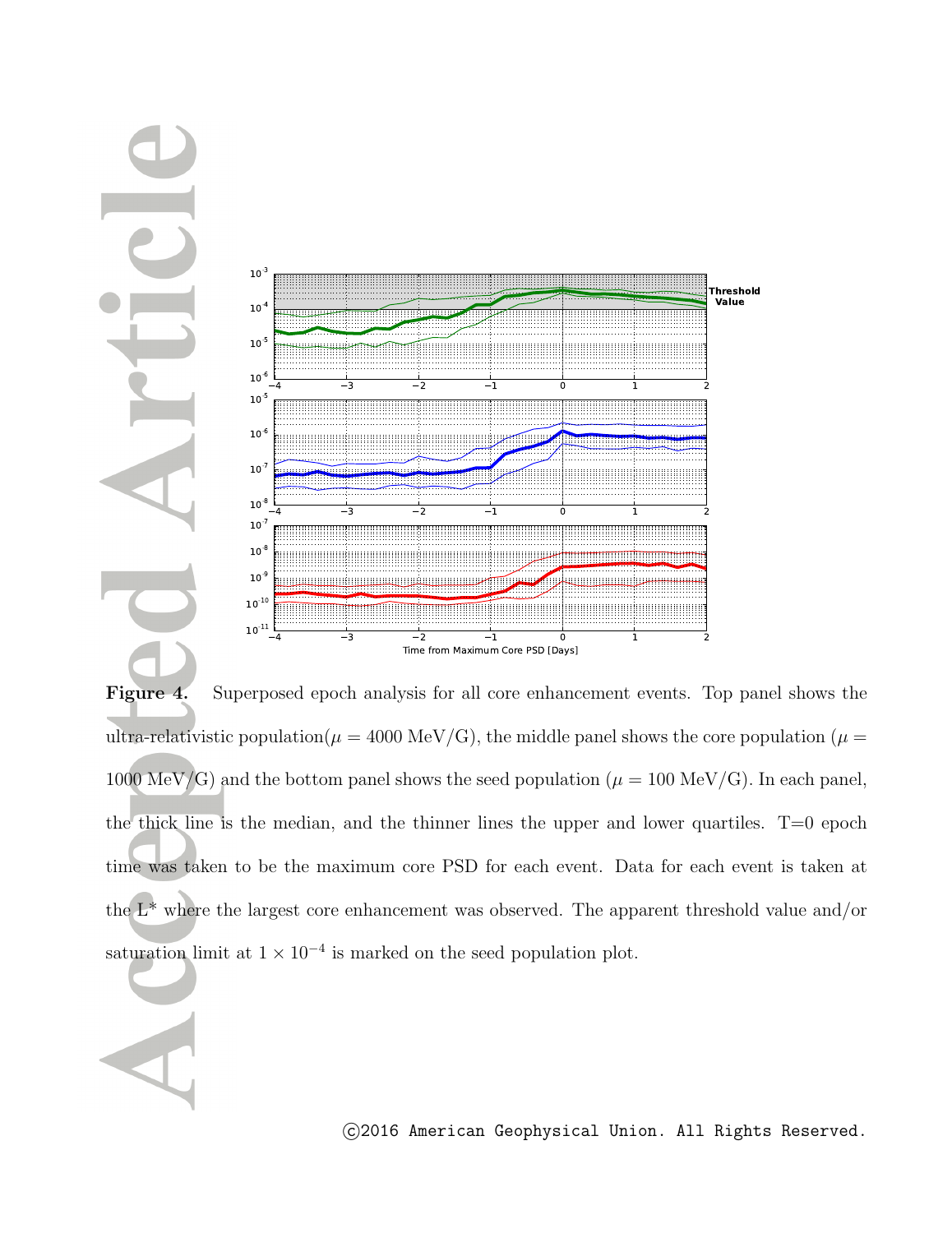

**Figure 5.** Comparison of the maximum seed PSD value and the fractional change in the core PSD for the following 48 hours for each seed population enhancement. Left panel shows data from  $L^*=4.5$ , right panel shows  $L^*=5$ . The horizontal dashed line marks where the core population increased by a factor of 2. Points above this value are shaded red. The shaded region shows where the maximum seed population PSD is above the threshold value and/or saturation limit of 1 *<sup>×</sup>* <sup>10</sup>*−*<sup>4</sup>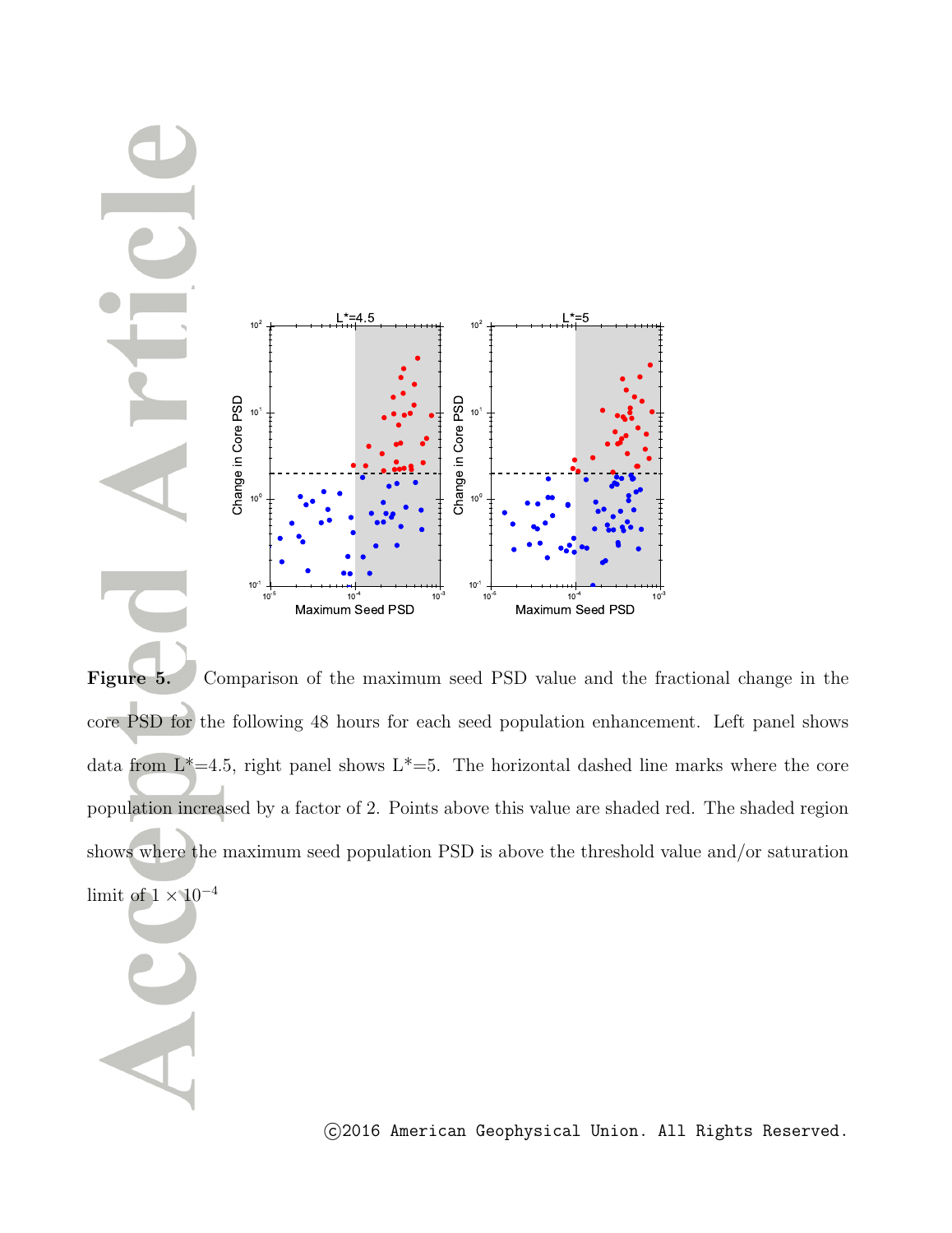

Figure 6. Relation between the minimum L<sup>\*</sup> where the seed population is above the threshold value and/or saturation limit of  $1 \times 10^{-4}$  and the minimum L<sup>\*</sup> where the core population was enhanced by at least a factor of 2. The red line is the best-fit line with a linear correlation of 0.84.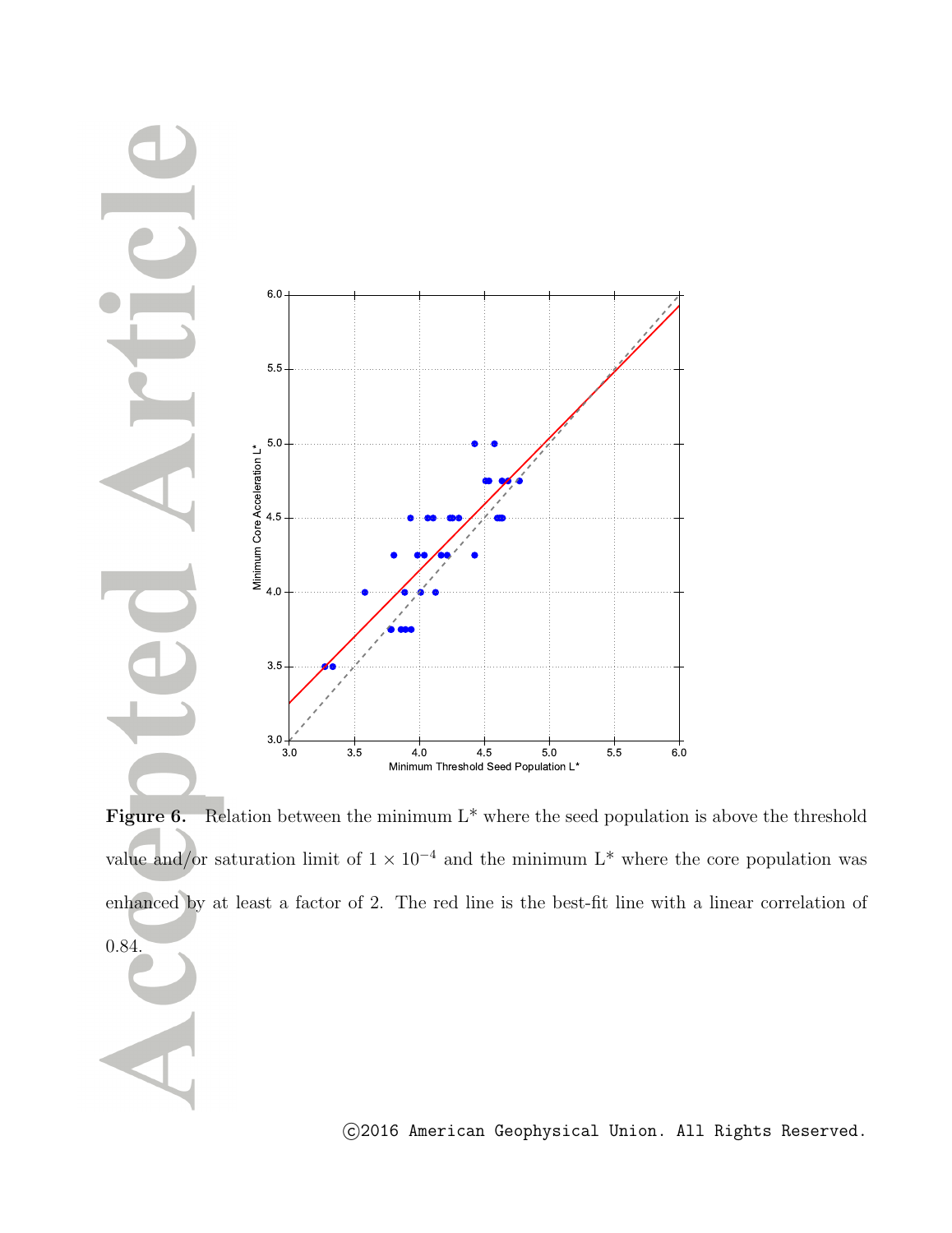Table 1. Properties of the core enhancement events used in this study. Columns describe the date of the enhancement, the L\* where the maximum enhancement is seen, The ratio of the maximum to minimum PSD, the ratio of average post-event PSD to pre-event PSD, whether the event had clear observations of PSD peaks, and the minimum Dst for the event.

|  | Date                      | $\overline{\mathrm{L^{*}}_{enhancement}}$ | Max/Min PSD   Post/Pre PSD |                   | Clear PSD               | Min                      | Dst |
|--|---------------------------|-------------------------------------------|----------------------------|-------------------|-------------------------|--------------------------|-----|
|  |                           |                                           |                            |                   | Peaks?                  | $\left[\text{nT}\right]$ |     |
|  | 2012-10-09                | 4.2                                       | 472.1                      | 232               | Yes                     | $-105$                   |     |
|  | $2012 - 11 - 15$          | 4.5                                       | $\overline{92}$            | 19.3              | Yes                     | $-108$                   |     |
|  | $2012 - 12 - 18$          | Apogee                                    | $\overline{25.5}$          | 12.9              | $\overline{\text{No}}$  | $-27$                    |     |
|  | 2013-01-15                | Apogee                                    | 34.4                       | $\overline{24.5}$ | $\overline{\text{No}}$  | $-30$                    |     |
|  | $2013 - 02 - 15$          | Apogee                                    | $\overline{11.3}$          | $\overline{6.2}$  | $\overline{\text{No}}$  | $-36$                    |     |
|  | 2013-02-22                | Apogee                                    | 41.6                       | 8.6               | $\overline{\text{No}}$  | $-32$                    |     |
|  | 2013-03-02                | $\overline{5.0}$                          | 166.4                      | $\overline{21.9}$ | $\overline{\text{No}}$  | $-55$                    |     |
|  | $2013 - 03 - 18$          | $\overline{4.2}$                          | 148.2                      | $\overline{22.8}$ | $\overline{\text{Yes}}$ | $-132$                   |     |
|  | 2013-04-27                | 5.0                                       | 343.4                      | $\overline{36.2}$ | $\overline{\text{No}}$  | $-50$                    |     |
|  | 2013-05-19                | 4.5                                       | 75.2                       | $\overline{9.1}$  | Yes                     | $-57$                    |     |
|  | $2013 - 05 - 28$          | 4.5                                       | 17.1                       | $\overline{16.7}$ | $\overline{\text{No}}$  | $-50$                    |     |
|  | 2013-06-24                | 5.0                                       | 114.2                      | 13.4              | $\overline{\text{No}}$  | $-21$                    |     |
|  | 2013-07-10                | 4.7                                       | 13.6                       | $\overline{20.8}$ | $\overline{\text{No}}$  | $-45$                    |     |
|  | 2013-08-04                | 4.7                                       | $\overline{200.5}$         | $\overline{9.4}$  | Yes                     | $-44$                    |     |
|  | 2013-08-16                | Apogee                                    | $\overline{15.1}$          | $\overline{3.9}$  | $\overline{\text{No}}$  | $-35$                    |     |
|  | 2013-08-31                | Apogee                                    | 38.9                       | $\overline{5.5}$  | $\overline{\text{No}}$  | $-37$                    |     |
|  | 2013-10-02                | 5.0                                       | 49.4                       | $\overline{37}$   | $\overline{\text{No}}$  | $-60$                    |     |
|  | $2013 - 10 - 14$          | Apogee                                    | 12.1                       | 4.9               | $\overline{\text{No}}$  | $-43$                    |     |
|  | $2013 - 11 - 09$          | $\overline{4.6}$                          | 61.5                       | 17.2              | $\overline{\text{Yes}}$ | $-81$                    |     |
|  | 2013-12-08                | Apogee                                    | $\overline{28.8}$          | $\overline{5.7}$  | $\overline{\text{No}}$  | $-66$                    |     |
|  | 2014-01-01                | Apogee                                    | $1\overline{11.6}$         | 36.8              | $\overline{\text{No}}$  | $-40$                    |     |
|  | 2014-02-11                | Apogee                                    | 116.9                      | 72.5              | N <sub>o</sub>          | $-30$                    |     |
|  | $2014 - 02 - 21$          | Apogee                                    | 78.8                       | $\overline{36.7}$ | $\overline{\text{No}}$  | $-116$                   |     |
|  | 2014-04-14                | Apogee                                    | 44                         | $\overline{26.5}$ | $\overline{\text{No}}$  | $-81$                    |     |
|  | 2014-06-09                | Apogee                                    | 8.7                        | $\overline{3.0}$  | $\overline{\text{No}}$  | $-38$                    |     |
|  | 2014-06-21                | Apogee                                    | 14.5                       | $\overline{5.0}$  | $\overline{\text{No}}$  | $-33$                    |     |
|  | 2014-08-05                | Apogee                                    | 15.1                       | 10.4              | $\rm No$                | $-18$                    |     |
|  | 2014-08-21                | 5.25                                      | $\overline{38}$            | 6.7               | $\overline{\text{No}}$  | $-32$                    |     |
|  | 2014-08-28                | $\overline{4.5}$                          | 153.9                      | 14.1              | Yes                     | $-80$                    |     |
|  | $2014 - 09 - 25$   Apogee |                                           | 99.9                       | 44.9              | N <sub>o</sub>          | $-22$                    |     |
|  | $2014 - 10 - 19$          | 5.0                                       | 29.8                       | 24.5              | $\rm No$                | $-21$                    |     |
|  | $2014 - 11 - 17$          | Apogee                                    | 139.9                      | 42.8              | $\rm No$                | $-50$                    |     |
|  | 2014-12-08                | $\overline{4.8}$                          | 68.9                       | $\overline{16.7}$ | $\overline{\text{No}}$  | $-24$                    |     |
|  | 2014-12-25                | 4.7                                       | 46.2                       | 5.1               | $\overline{\text{No}}$  | $-38$                    |     |
|  |                           |                                           |                            |                   |                         |                          |     |
|  |                           |                                           |                            |                   |                         |                          |     |